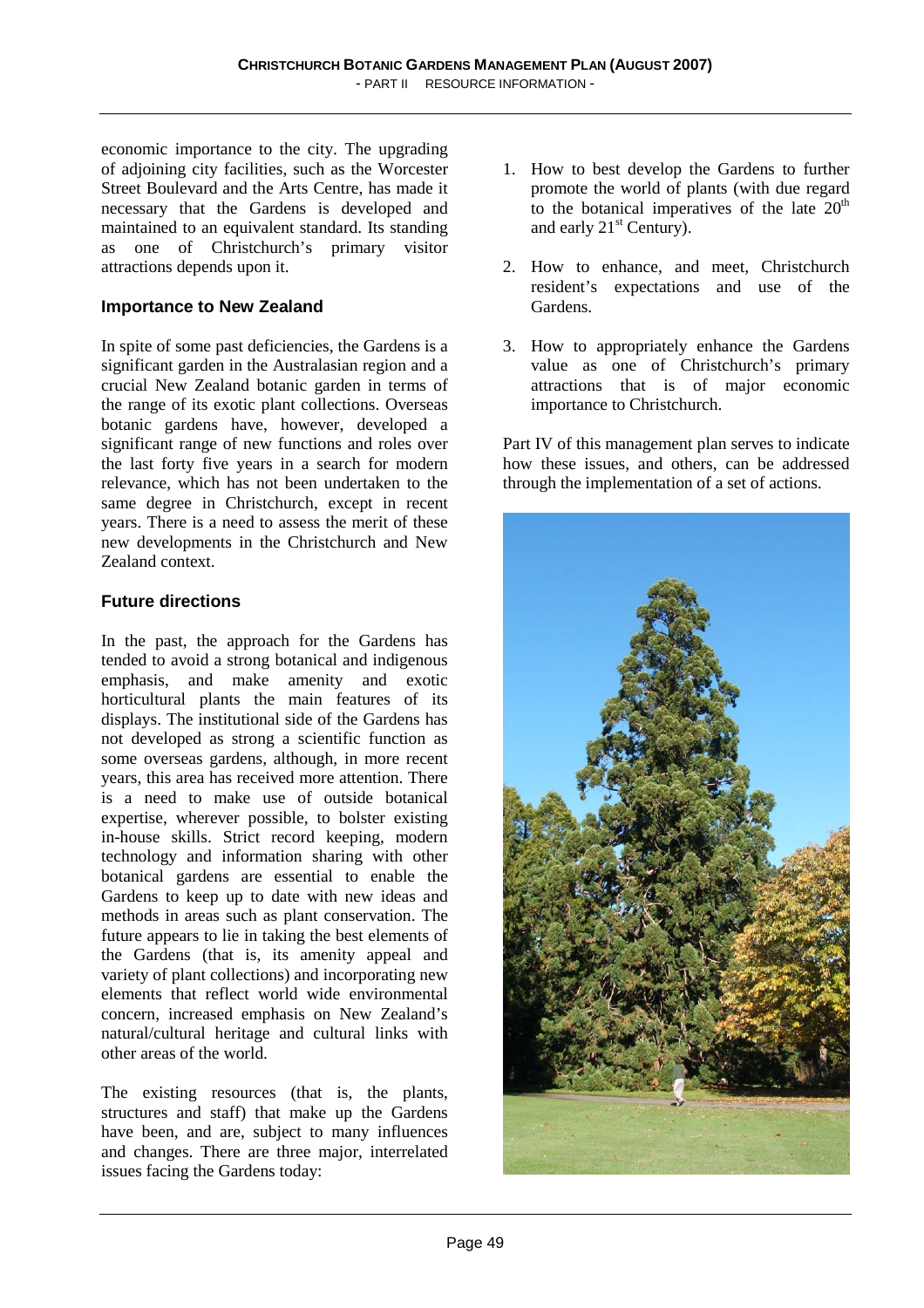# **PART III MANAGEMENT GOALS, OBJECTIVES AND POLICIES**

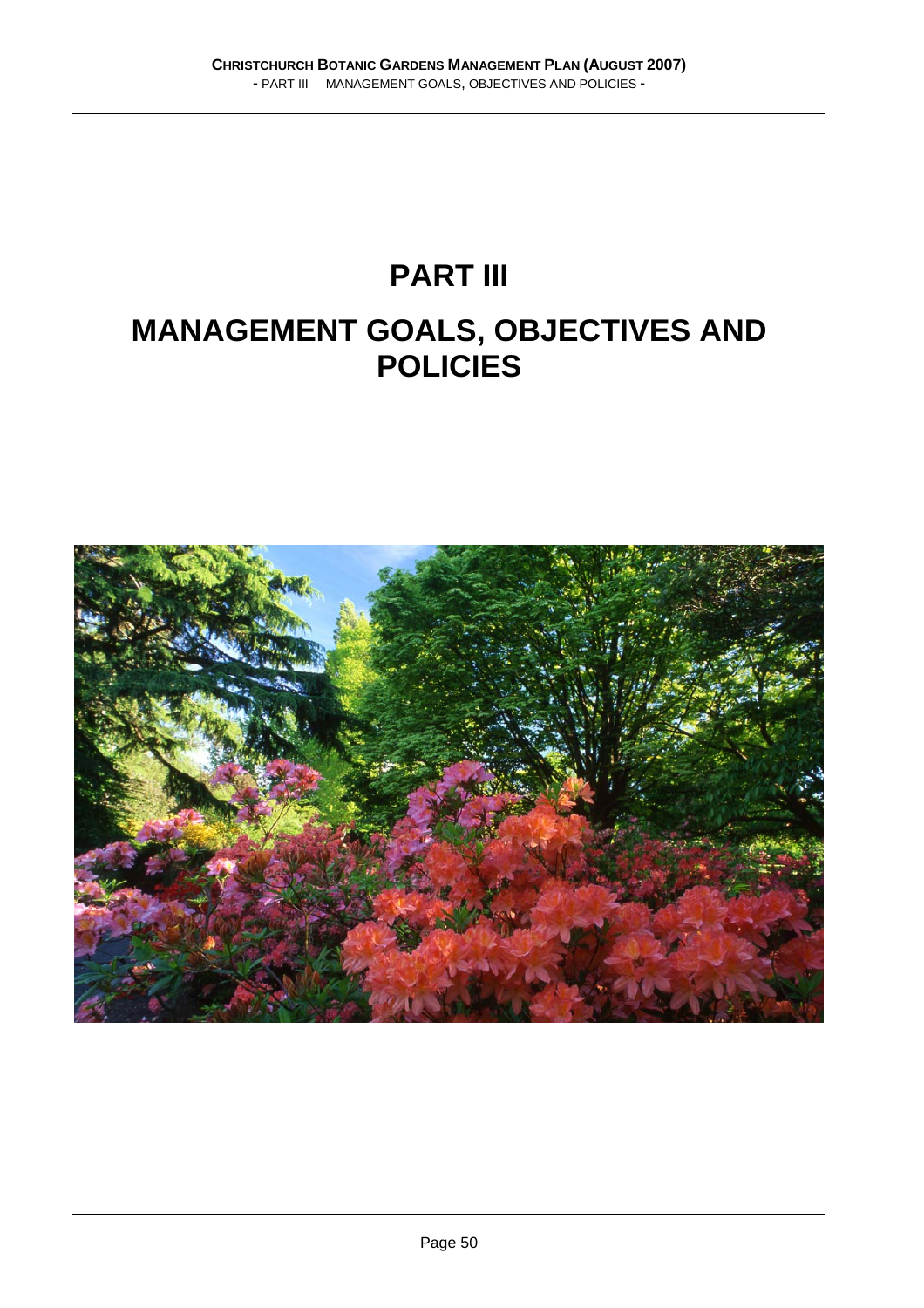#### **Primary Goal: To promote understanding and appreciation of the world's flora, and its botanical and horticultural attributes and uses, including of Southern Hemisphere plants.**

*Comment: The Gardens is the most significant site in the city for the representation of a diversity of plant species and their uses. It is an important attraction in respect of its amenity and horticultural values. Yet, significant improvements could be made to the Gardens layout and the way in which its plants are organised.* 

*In conjunction with improving the botanical quality of its plant collections, there needs to be a strengthening of the amenity values of the plant collections in key areas in order to maintain the Gardens attractiveness and for it to continue to be a leading Christchurch visitor attraction .* 

*Although the Gardens employs a somewhat different approach to that of many of the traditional and modern botanic gardens of Europe and America, it has the potential to relate modern botanic garden values to the interests and values of Christchurch citizens in addition to allowing a better understanding of different aspects of the plant world.* 

*It is important that the unique character of the Gardens is continued to be developed through, on the one hand, the reflection of Christchurch's garden and botanical heritage and, on the other hand, acknowledgement of its position in the Southern Hemisphere.* 

*Parts of the Gardens will continue to be dedicated to the representation of New Zealand's plant species and, where possible, these areas are to expanded and improved, including the development of indigenous plant collections in satellite gardens throughout the city.* 

#### **Secondary 1. To assist visitors in their experience and understanding of the beauty, variety and Goals: complexity of the plant world.**

- **2. To promote the experience and understanding of New Zealand and, in particular, Canterbury flora.**
- **3. To conserve and promote conservation of rare and endangered plants.**
- **4. To promote the environmental importance of plants.**
- **5. To promote a greater understanding of the way plants relate to their environment (that is, plant ecology) and of the origins of ornamental plants through educational displays and interpretations programmes.**
- **6. To exchange information, plants and other material with botanical institutions worldwide.**
- **7. To introduce and display new and uncommon plant species and cultivars suitable for cultivation in Canterbury.**
- **7. To display and promote understanding of different ethnic uses of plants.**
- **8. To contribute to a greater understanding and use of plants through scientific research.**
- **9. To provide an open space within the City for relaxation and enjoyment.**
- **10. To promote and display plants for their horticultural importance and uses, including their use in residential and other amenity gardens.**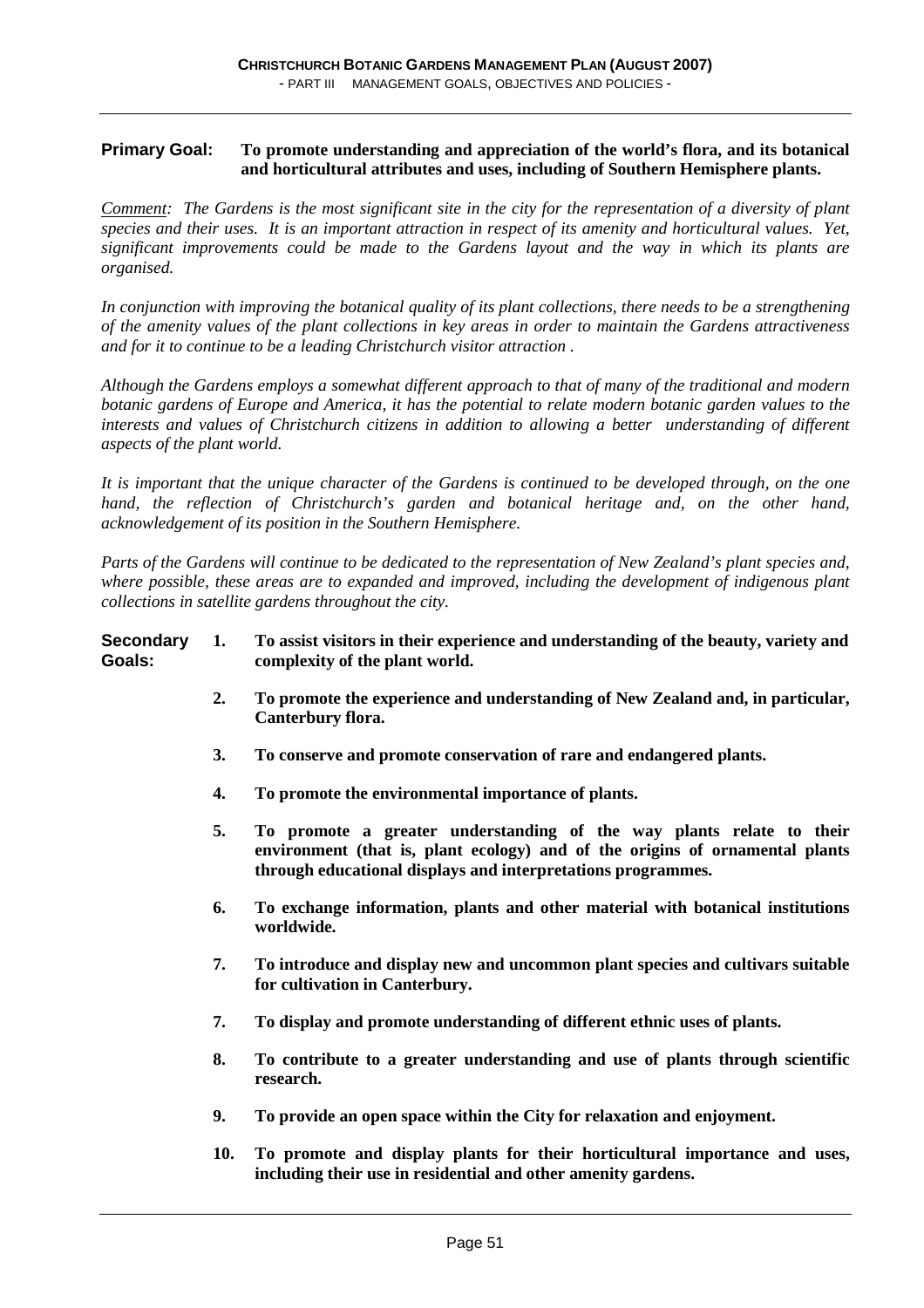To meet the above goals this plan aims to guide and encourage ongoing development and enhancement of the Gardens through implementation of a number of objectives and policies that is expected to achieve excellence on five major fronts:

- **A. Amenity/Horticulture:** This involves enhancement of the main visitor circulation corridors and a number of key developments.
- **B.** Lavout/Circulation: The intention is to improve the Gardens' layout and circulation to make the botanical features of the Gardens more accessible to visitors and ensure that views of significant features are maintained.
- **C. Botanics:** The Gardens' botanical qualities will be enhanced with policies that outline the exact purpose for which plant collections are held. There are several main botanical improvements proposed. These include:
	- (i) an increase in Southern Hemisphere plants (Canterbury Section, New Zealand Alpine extension, Southern Hemisphere-Gondwana display);
	- (ii) geographic area habitat plantings (wildflowers)<sup>11</sup>;
	- (iii) ethno-botanical/cultural developments (Asian ethno botanical development and uses of New Zealand plants by Maori)<sup>9</sup>;
	- (iv) initiation of a Sustainable and Healthy Tree Plan<sup>12</sup>. Approximately forty percent of tree planting in the Gardens will be organised geographically.
- **D.** Education: Education is a primary function of the botanic gardens. In addition to the valuable educational work already done by Gardens staff, this plan aims to make the Gardens a reference centre for local botanical information.

To make this a reality it is proposed that the Gardens' Southern Hemisphere/Canterbury plants emphasis be given a local application through information links to the city's natural areas.

**E.** Facilities: The current facilities for visitors, staff and Garden operations are inadequate. Options for upgraded or new facilities will be investigated and, following elected Council decisions, implemented over the next two to five years leading up to the 150th anniversary in 2013 of the formation of the Gardens.

 $\overline{a}$ 

 $11$  There is no specific policy or proposed garden to display ethno botanical or regional plantings in the Gardens, but in the development of certain new, or re-development of existing, collections or trails, there is the opportunity to include plants from Asia, New Zealand plants used by Maori, and plants, such as wildflowers, from different geographic areas around the world.

 $12$  The Sustainable and Healthy Tree Plan will achieve sustainable and healthy management of the trees in the Gardens (and Hagley Park) for up to twenty years into the future, and advise on annual costs and rates of tree replacement and the species to be used.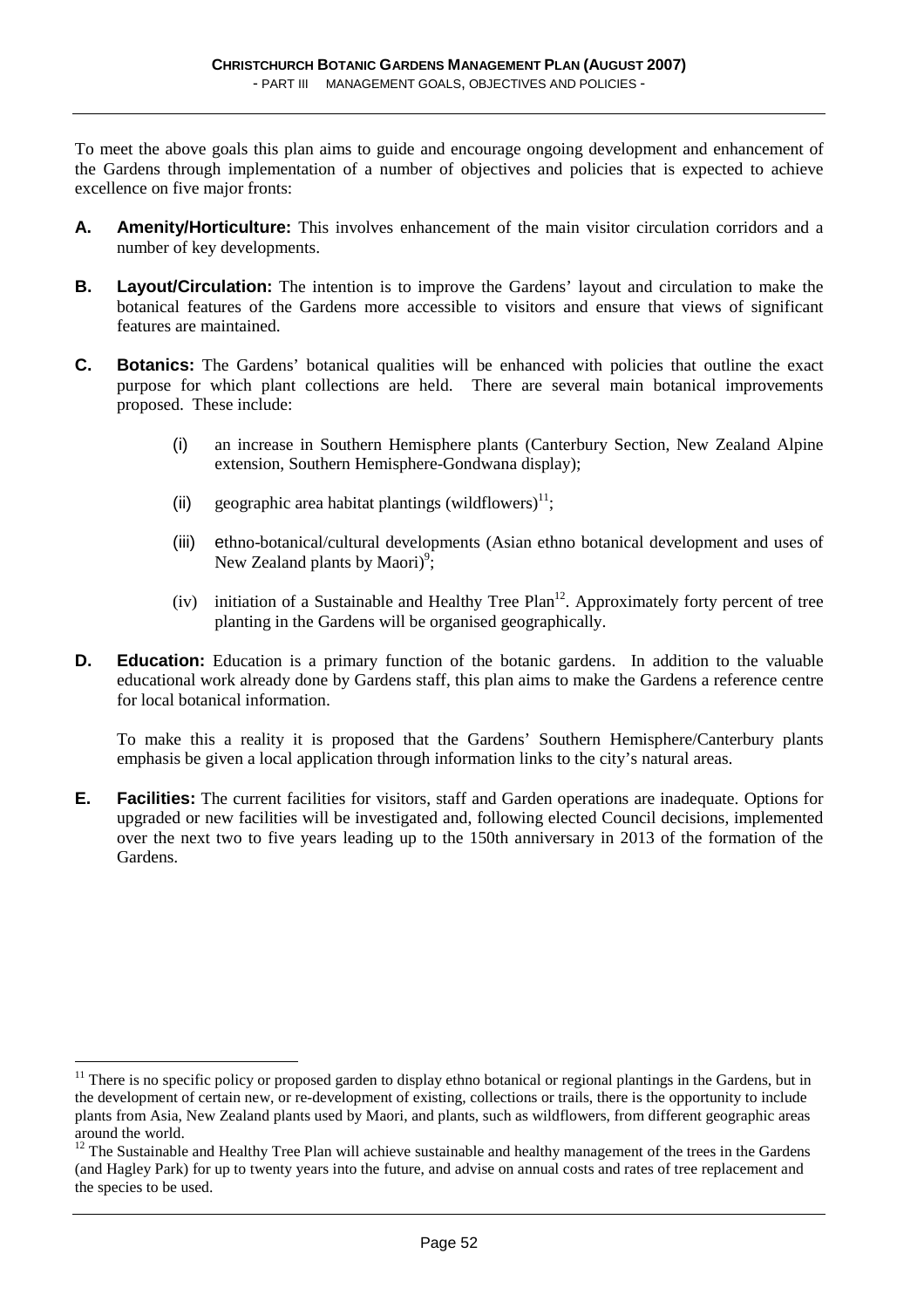## **17. Administration**

| Objective: | $\mathbf{1}$     | To administer and manage the Gardens according to the legal instruments<br>under which it is held.                                                                                                                                                                                                                                                                                                                                                                                                                                                                                                                                                                                                                                                                                    |
|------------|------------------|---------------------------------------------------------------------------------------------------------------------------------------------------------------------------------------------------------------------------------------------------------------------------------------------------------------------------------------------------------------------------------------------------------------------------------------------------------------------------------------------------------------------------------------------------------------------------------------------------------------------------------------------------------------------------------------------------------------------------------------------------------------------------------------|
| Policy:    | 1.1              | The Gardens shall be administered and managed according to the provisions of<br>the Reserves Act 1977.                                                                                                                                                                                                                                                                                                                                                                                                                                                                                                                                                                                                                                                                                |
|            |                  | Comment: In particular, for the legal area of the Botanic Gardens, which lies<br>within the loop of the Avon River, Section 23 of the Act applies. This section<br>specifies requirements for Local Purpose Reserves (Botanic Gardens).                                                                                                                                                                                                                                                                                                                                                                                                                                                                                                                                               |
|            |                  | In addition, areas of Hagley Park are treated for Botanic Gardens purposes.<br>These are the areas of North Hagley Park between Riccarton Avenue and the<br>Avon River, but are part of a Recreation Reserve under the Reserves Act. The<br>development, management and use of these areas are subject to the provisions<br>of Section 17 of the Reserves Act, and all other sections of the Reserve Act<br>relevant to this classification, and the relevant sections of the Christchurch City<br>Reserves Empowering Act 1971. This latter Act ensures that no part of the Park<br>is unduly appropriated for further vehicle parking space or set aside for any<br>public work under the Public Works Act. Guidance is also given by policy of the<br>Hagley Park Management Plan. |
| Objective: | $\boldsymbol{2}$ | To ensure specialist horticultural, scientific and educational expertise in the<br>management, display and interpretation of the Gardens plant collections.                                                                                                                                                                                                                                                                                                                                                                                                                                                                                                                                                                                                                           |
| Policies:  | 2.1              | Specialist horticultural staff shall be employed to develop and maintain the plant<br>collections to the highest possible standard.                                                                                                                                                                                                                                                                                                                                                                                                                                                                                                                                                                                                                                                   |
|            | 2.2              | Horticultural apprentices and trainees shall continue to be given training and<br>experience in maintaining specialist plant collections.                                                                                                                                                                                                                                                                                                                                                                                                                                                                                                                                                                                                                                             |
|            | 2.3              | Adequate information systems shall be maintained to assist the best<br>management of existing and new plant collections.                                                                                                                                                                                                                                                                                                                                                                                                                                                                                                                                                                                                                                                              |
|            | 2.4              | There shall be ongoing informal liaison, where appropriate and feasible, with<br>groups that have a stake, or interest, in the Gardens, including the Friends of the<br>Botanic Gardens, to assist Gardens staff, and the Council generally, with<br>implementation of the management plan and promotion of the Gardens.                                                                                                                                                                                                                                                                                                                                                                                                                                                              |
|            | 2.5              | External botanical expertise and advice shall be sought whenever appropriate,<br>especially when new displays are established and existing displays are upgraded.                                                                                                                                                                                                                                                                                                                                                                                                                                                                                                                                                                                                                     |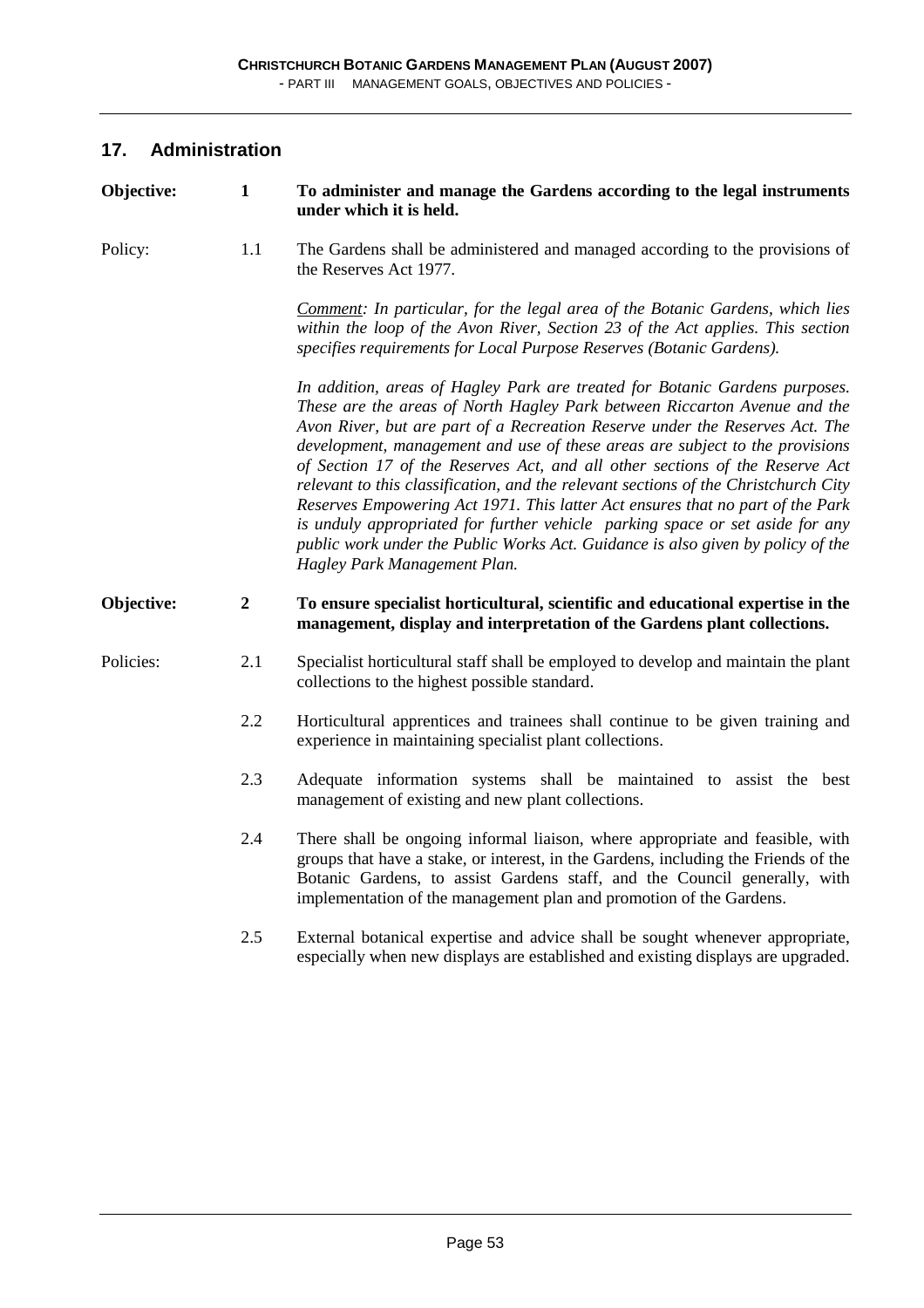#### **Objective: 3 To ensure adequate maintenance and development funding in line with the Gardens status as one of Christchurch's foremost civic attractions.**

Policy: 3.1 Funding shall be sought from a variety of sources including direct funding by the Christchurch City Council, sponsorship, bequests and through a trust fund proposed to be established to ensure that the Gardens continues to attract local and international visitors.

> *Comment: A previous tourism study found that improving attractions was essential to increasing visitor patronage. The Gardens are an important Christchurch tourist attraction and need to be funded appropriately.*

#### **18. Functions and operations**

#### **Plant acquisition, propagation and dissemination**

| Objective: | $\overline{\mathbf{4}}$ | To propagate and exchange plants for display or research purposes.                                                                                                                                                                               |
|------------|-------------------------|--------------------------------------------------------------------------------------------------------------------------------------------------------------------------------------------------------------------------------------------------|
| Policy:    | 4.1                     | Plans for inclusion in plant collections shall be obtained from a certified source<br>and, where propagated from seed, preferably collected in the wild from a<br>recorded habitat.                                                              |
| Objective: | 5                       | To exchange plants or seed with botanic gardens, botanical institutions and<br>plant specialists internationally.                                                                                                                                |
| Policies:  | 5.1                     | The Gardens shall seek to exchange certified seed with other botanic gardens,<br>arboretums, universities and private collections.                                                                                                               |
|            | 5.2                     | Excess plants from the seed exchange shall be exchanged or sold.                                                                                                                                                                                 |
|            | 5.3                     | Seeds listed in the Gardens Index Seminum shall consist of New Zealand native<br>plants and shall be checked for correct identification before listing and dispatch.                                                                             |
|            | 5.4                     | Seed from exotic, rare and endangered species shall be collected upon requested.                                                                                                                                                                 |
|            |                         | Comment: Great care is required to ensure that seed exported from and<br>imported into the Gardens is true to type. Incorrect naming of plants and<br>sending out of wrongly identified seed is difficult and often time consuming to<br>remedy. |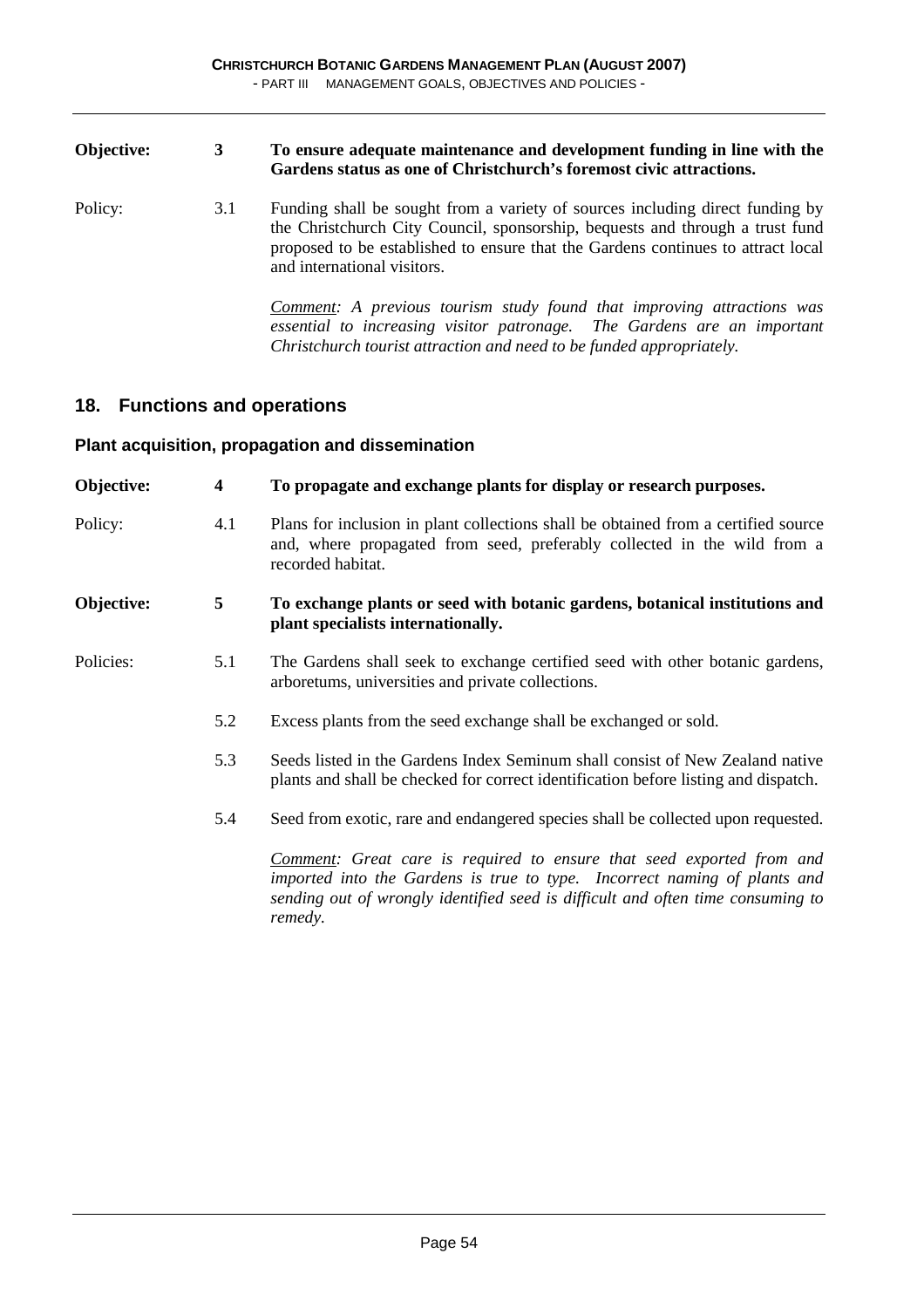- PART III MANAGEMENT GOALS, OBJECTIVES AND POLICIES -

| Objective: | 6              | To identify and record the location and significant details of all plants in<br>the Gardens.                                                                                                                  |
|------------|----------------|---------------------------------------------------------------------------------------------------------------------------------------------------------------------------------------------------------------|
| Policies:  | 6.1            | An electronic filing system shall be maintained to record plant location and<br>significant details.                                                                                                          |
|            | 6.2            | The existing filing system shall be updated with regard to:                                                                                                                                                   |
|            |                | correct nomenclature;<br>٠<br>documentation of all living collections, including those of wild origin;<br>٠<br>identification of unknown plants.<br>$\bullet$                                                 |
|            | 6.3            | Computerised plant records shall be copied into a fully relational database that<br>will enable sorting according to, for example, families, origin and cultural<br>requirements.                             |
|            | 6.4            | A systematic check of the gardens shall be carried out on a regular basis to<br>check for flowering, fruiting, health and survival of all plants and their labelling<br>needs. All findings will be recorded. |
| Herbarium  |                |                                                                                                                                                                                                               |
| Objective: | $\overline{7}$ | To maintain and expand on the herbarium collection to support plant<br>identification, research and teaching.                                                                                                 |
| Policies:  | 7.1            | The herbarium collection shall be representative of the:                                                                                                                                                      |
|            |                | (a) Gardens' living plant collections.                                                                                                                                                                        |
|            |                | (b) Canterbury's flora and New Zealand cultivars.                                                                                                                                                             |
|            | 7.2            | Preparation and storage facilities shall be provided for the enlarged herbarium<br>based on accepted herbarium standards.                                                                                     |
|            |                | <b>Comment:</b> A "working" herbarium is an essential tool in the running of a<br>botanic garden.                                                                                                             |
|            | 7.3            | Access to the herbarium shall generally be allowed for approved persons for<br>study and identification purposes.                                                                                             |
|            | 7.4            | The historic Armstrong herbarium shall continue to be protectively housed at<br>Landcare Research, Lincoln, until new storage facilities are available in the<br>Gardens.                                     |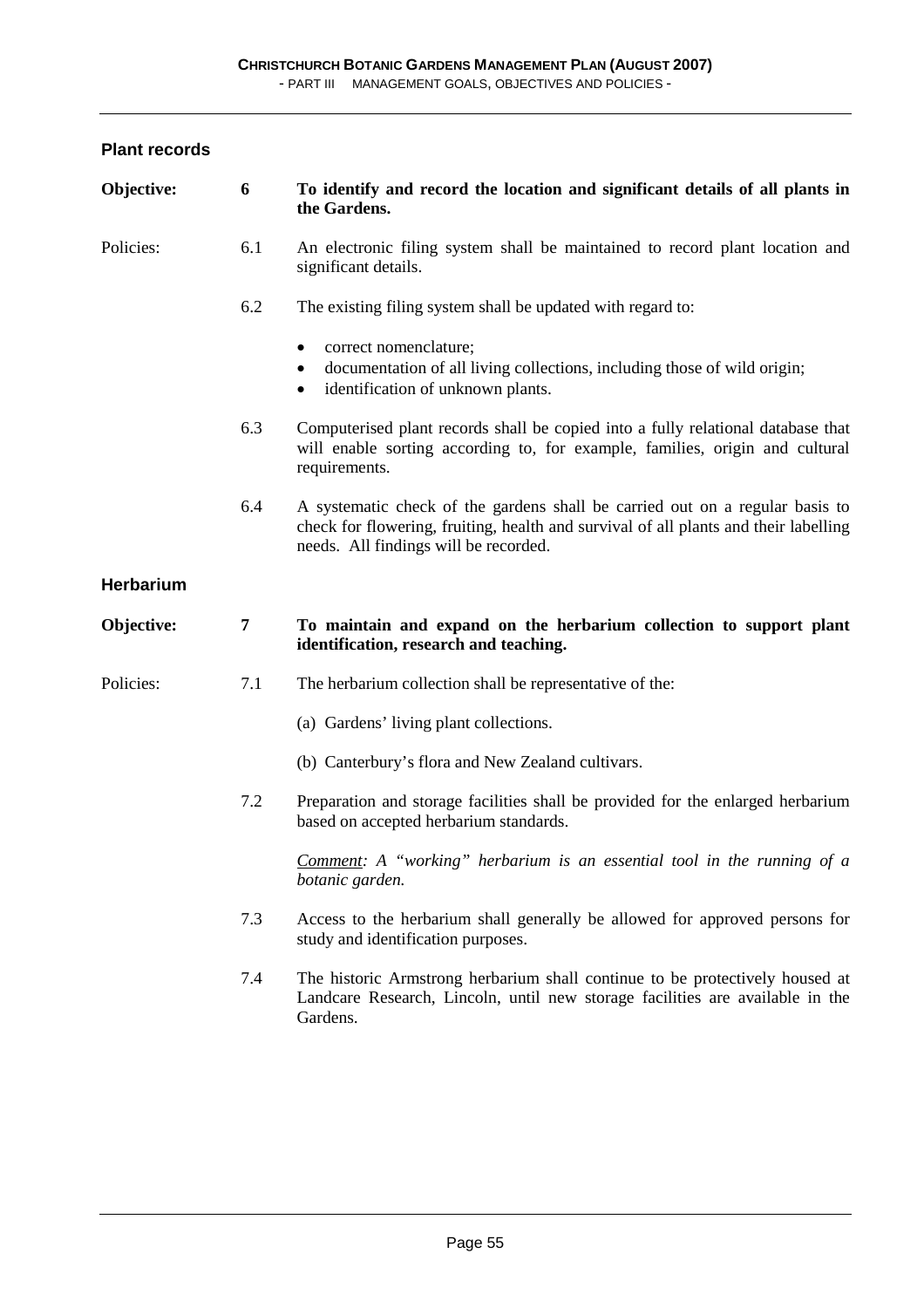#### **Science and research**

A basic requirement of a botanic garden is that its scientific role is carried out in a professional manner. This is especially important in Christchurch in view of the general lack of scientific contribution to the Gardens' development over the years.

| Objective:                      | 8                | To assist with research institutions and organisations in botanical research<br>projects and to make greater use of the Gardens' plant resource for<br>research purposes.                                                                                                                                                                                                                                     |
|---------------------------------|------------------|---------------------------------------------------------------------------------------------------------------------------------------------------------------------------------------------------------------------------------------------------------------------------------------------------------------------------------------------------------------------------------------------------------------|
| Policies:                       | 8.1              | The Gardens shall be a member of the Botanic Gardens Conservation<br>International (BGCI).                                                                                                                                                                                                                                                                                                                    |
|                                 | 8.2              | The Gardens shall actively participate in the Botanic Gardens of Australia and<br>New Zealand (BGANZ) forum.                                                                                                                                                                                                                                                                                                  |
|                                 | 8.3              | Conservation related projects conducted at the Gardens shall be coordinated<br>with similar projects in operation in other New Zealand institutions.                                                                                                                                                                                                                                                          |
|                                 | 8.4              | The setting up of a horticultural research programme incorporating propagation<br>and cultivation studies, hybridisation studies and work on special purpose plants<br>will be investigated in consultation with other relevant organisations such as<br>Landcare Research New Zealand, Lincoln University and Canterbury<br>University.                                                                      |
|                                 | 8.5              | The Gardens shall investigate the setting up of a tissue culture propagation unit<br>for the proposed new potting shed to complement the above research functions.                                                                                                                                                                                                                                            |
|                                 |                  | Comment: Horticultural research should aim to promote New Zealand and<br>especially Canterbury flora of horticultural significance, and exotic plants of<br>special significance that may have economic potential. Assistance may be<br>required from institutions such as Landcare NZ, University of Canterbury and<br>Lincoln University in the setting up and management of Gardens' research<br>projects. |
| Objective:                      | $\boldsymbol{9}$ | To seek assistance and co-operation from scientific institutions and<br>organisations in administering the Gardens scientific functions.                                                                                                                                                                                                                                                                      |
| <b>Education and public use</b> |                  |                                                                                                                                                                                                                                                                                                                                                                                                               |
| Objective:                      | 10               | To assist the public in their experience and understanding of the plant<br>world.                                                                                                                                                                                                                                                                                                                             |
| Policies:                       | 10.1             | All plant collection shall have an interpretation programme with an<br>accompanying information pamphlet.                                                                                                                                                                                                                                                                                                     |

 10.2 All plants, or groups of plants and collection themes, as appropriate, shall be labelled with labels legible from the nearest path. If this is not possible, then some other means of identifying plants shall be used.

 *Comment: Generally plant labels will list the plant family, genus and species, geographical origin, common name and accession number.*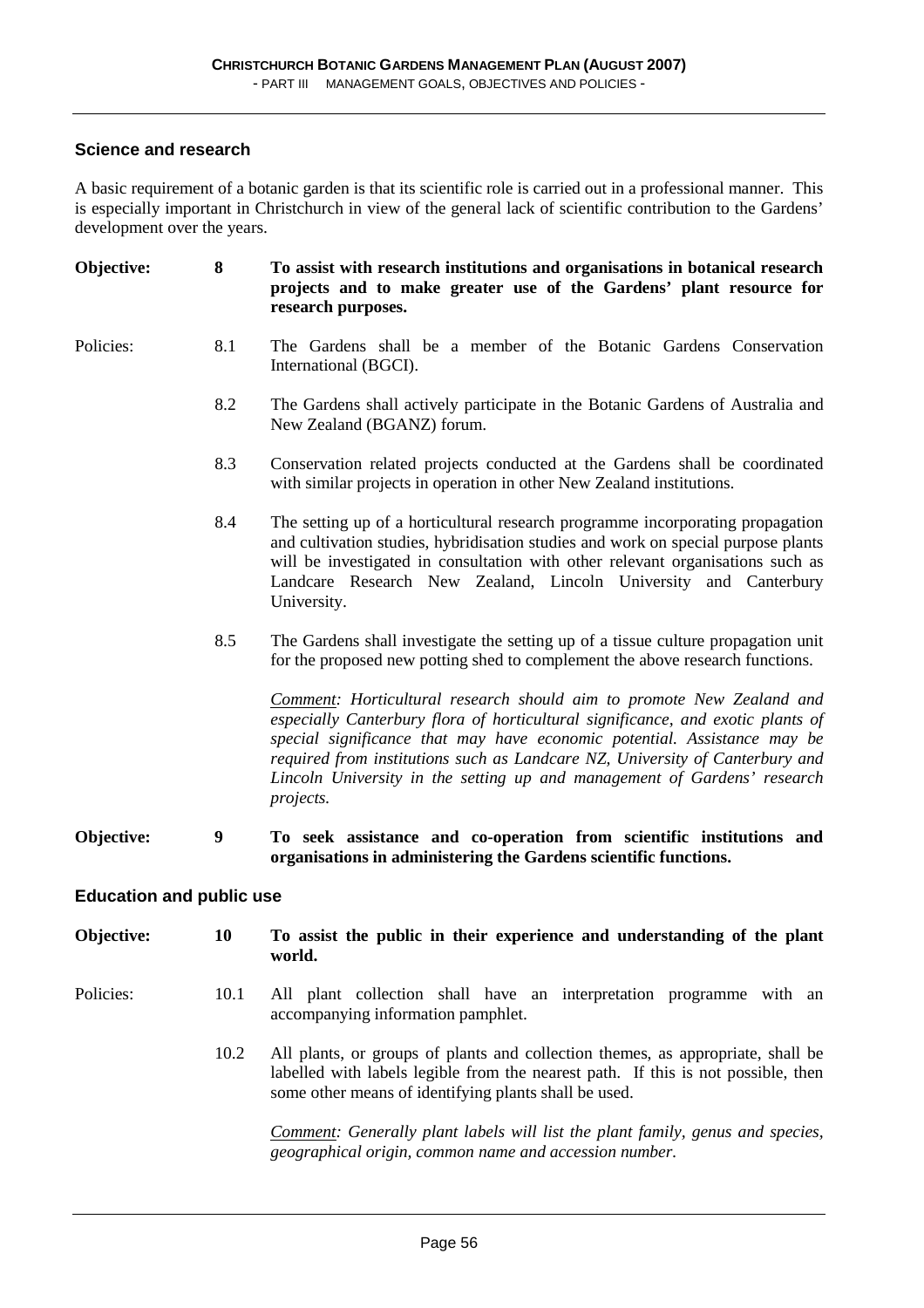- PART III MANAGEMENT GOALS, OBJECTIVES AND POLICIES -

- 10.3 Education opportunities shall be provided in the following areas as appropriate:
	- An invitation lecture series (including overseas speakers).
	- Community education programmes (lectures/demonstrations).
	- School education programmes.
	- Teaching aids for schools (Gardens education kit).
	- Slide/video presentations.
	- Guided tours.
	- Night block courses.
	- Weekly/monthly newspaper articles.
	- Botanical field trips.
	- Gardens exhibitions.
- 10.4 Features and activities occurring in the Gardens shall be promoted via the media and other suitable means.
- 10.5 The training and education of persons seeking a career in horticulture shall be contributed to.
- 10.6 The Visitor/Information Centre shall function as the main site for lectures, displays and interpretation.

#### **Objective: 11 To encourage greater local and international use and experience of the Gardens aesthetic, educational, scientific, and cultural qualities.**

Policies: 11.1 New ways of advertising the Gardens internationally and nationally as a tourist attraction shall be investigated, including active participation in the Cultural Precinct.

> *Comment: The Gardens is important as a means of attracting overseas and local visitors to Christchurch. Greater numbers of overseas garden clubs and specialist horticultural clubs can be encouraged to visit the Gardens, especially as they often visit at off peak times during the week.*

 11.2 The playground shall be maintained as an attraction to draw more people in to experience other Gardens qualities.

 *Comment: The siting of the playground in the Gardens is to encourage families in.* 

11.3 The existing children's playground in the Gardens shall be enhanced.

 *Comment: The Hagley Park/Botanic Gardens Hearings Subcommittee, during its consideration of the public submissions, recommended playground enhancement, and this was adopted by Council on 16 August 2007.* 

- 11.4 There shall be no extension of the playground beyond the existing planted perimeter.
- 11.5 Seating will be reasonably provided through the Gardens.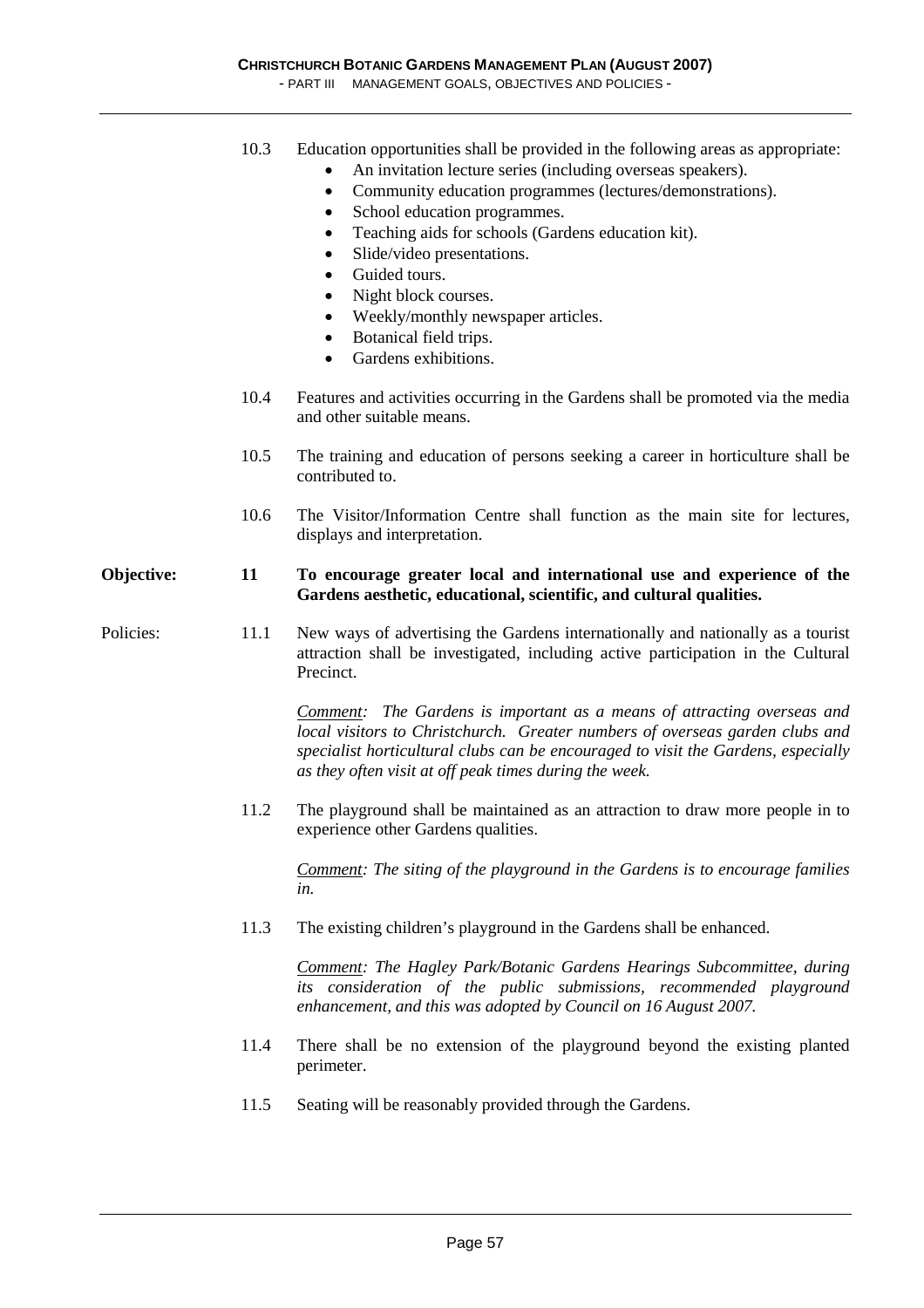11.6 Visitor numbers and use of the gardens shall be regularly monitored.

 *Comment: Accurate, up-to-date information on visitor numbers and uses of the Gardens is crucial for planning of development and maintenance programmes.* 

 11.7 A plant interpretation programme that relates Gardens displays with areas in the City and throughout Canterbury shall be instigated.

 *Comment: A major opportunity exists for the Gardens being able to act as an information referral point for other botanical areas in the City. For example, over 200 sites within the City's boundaries display representative examples of pre-European nature. A large number of these sites are situated in parks.. It would be possible to link relevant areas of the Gardens (for example, New Zealand bush, native riparian areas and Canterbury displays) by way of labels, displays, talks and brochures with the real natural example elsewhere in the City or in the wider Canterbury area. For example, the kahikatea plantings in the Gardens could be used to draw attention to the prehistoric Riccarton Bush only a short travelling distance away, and plants of the subalpine garden can be seen at Arthur's Pass. This approach would increase the Gardens value to visitors and enhance the city and region as a whole through ecotourism and Gardens related tours.* 

#### **Revenue generation**

| Objective: | 12   | To generate revenue to support the maintenance and development of the<br>Gardens.                                                  |
|------------|------|------------------------------------------------------------------------------------------------------------------------------------|
| Policies:  | 12.1 | The Gardens Café and the Curator's House Restaurant shall continue to operate<br>under leasehold concessions.                      |
|            | 12.2 | A marketing strategy for obtaining appropriate sponsorship and the raising of<br>funds for Gardens developments shall be prepared. |
|            | 12.3 | Promotional material shall be produced for wide distribution.                                                                      |
|            |      | Critoria for ovaluating commorcial activities                                                                                      |

#### **Criteria for evaluating commercial activities**

Any proposed commercial activity shall:

- 12.4 Be compatible with the goals and objectives for the Gardens.
- 12.5 Not physically diminish the aesthetic values of the Gardens.
- 12.6 Not impact on the ability of staff to maintain and develop the Gardens plant collection and displays.
- 12.7 Show that a rate of return that is acceptable to the Council is able to be achieved.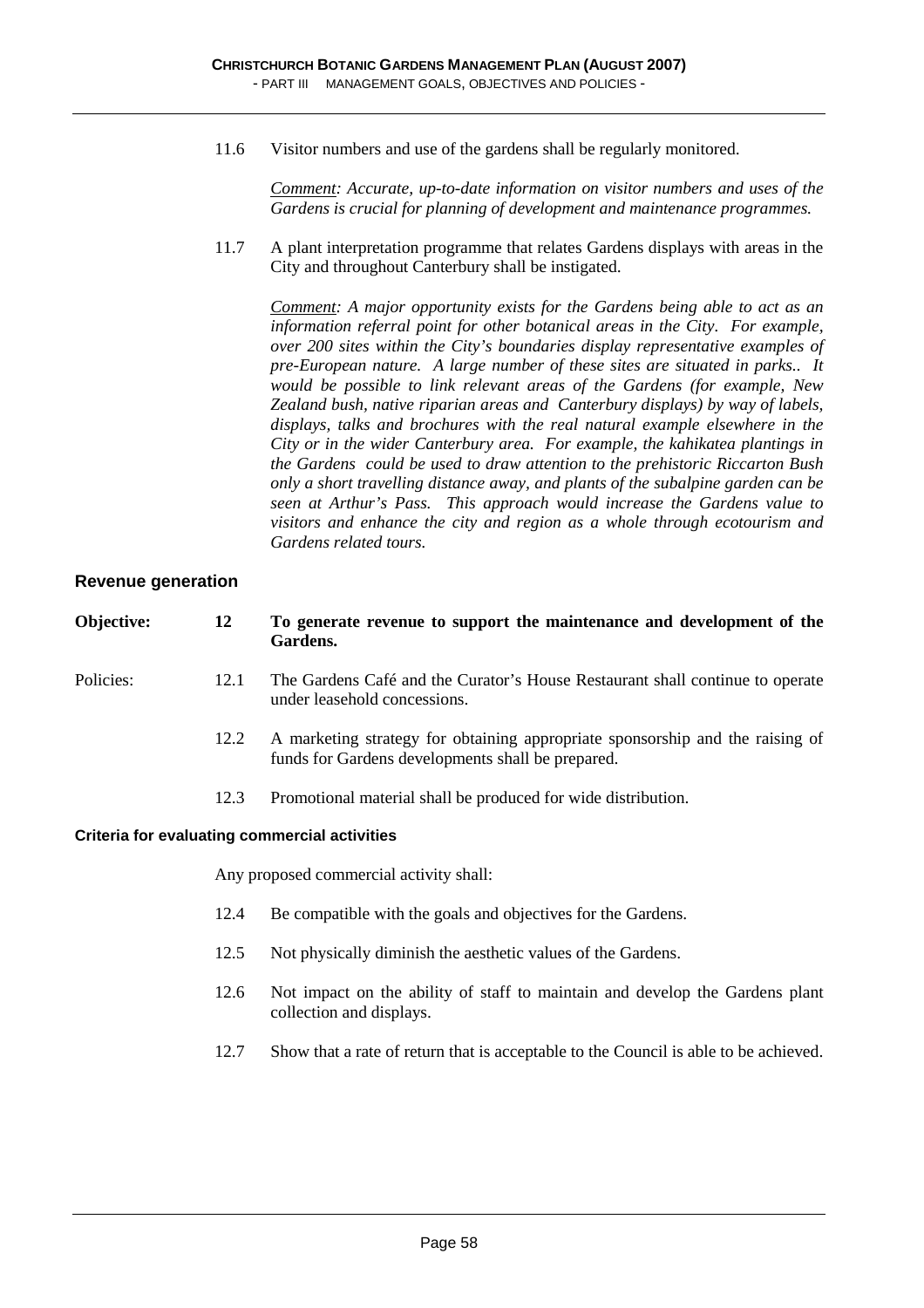### **19. Circulation**

The Gardens circulation system is crucial for optimum visitor use , yet has never been specifically designed. The path system lacks overall co-ordination and is largely comprised of a patchwork of uncoordinated routes laid out at different times for different purposes. Widths, alignments and surfacing of paths tend to reflect perceived maintenance requirements rather than visitor needs. In addition, there are issues with entrances to the Gardens with respect to location, width and, in one case, pedestrian safety.

#### **Objective: 13 To develop a circulation network that meets both visitor needs and management requirement.**

- Policies: 13.1 A new circulation network shall be progressively developed for the Gardens, which builds on the best aspects of the existing system and enhances its pedestrian use qualities.
	- 13.2 A system of five clearly delineated major walkways shall be developed to provide visitors with an experience of different aspects of the Gardens character:
		- Victoria Walk (amenity and horticultural features).
		- Banks Walk (open space and specimen trees).
		- Avon Walk (river views and habitat areas).
		- Cockayne Walk (New Zealand / Canterbury plant species and natural hybrids)
		- Woodland Walk (woodlands and habitat areas, including naturalistic mass floral displays).
	- 13.3 Path widths shall be set according to the path's intended use and status in the circulation hierarchy.
	- 13.4 A series of landmark features shall be established at important path junctions or at the ends of major paths to act as focal points and to help orientate the path user. (See Policy 13.5 for approval criteria).

*Comment: Landmark features can include information facilities, seats, trees and artwork.* 

#### **Criteria for monuments and statues**

- 13.5 Consent to erect plaques, monuments, statues and art works shall only be granted when the following criteria are met:
	- Plaques shall be unobtrusive and restricted to commemoration of ceremonial plantings.
	- Memorials shall have specific historical relevance to the Gardens or to botany or horticulture.
	- Art works shall have relevance to the Gardens or to botany or horticulture generally.
	- The siting shall be such so as to enhance the immediate environment and not obstruct Gardens functions.
	- The design, character and form shall be of a high standard and add to the Gardens amenity value.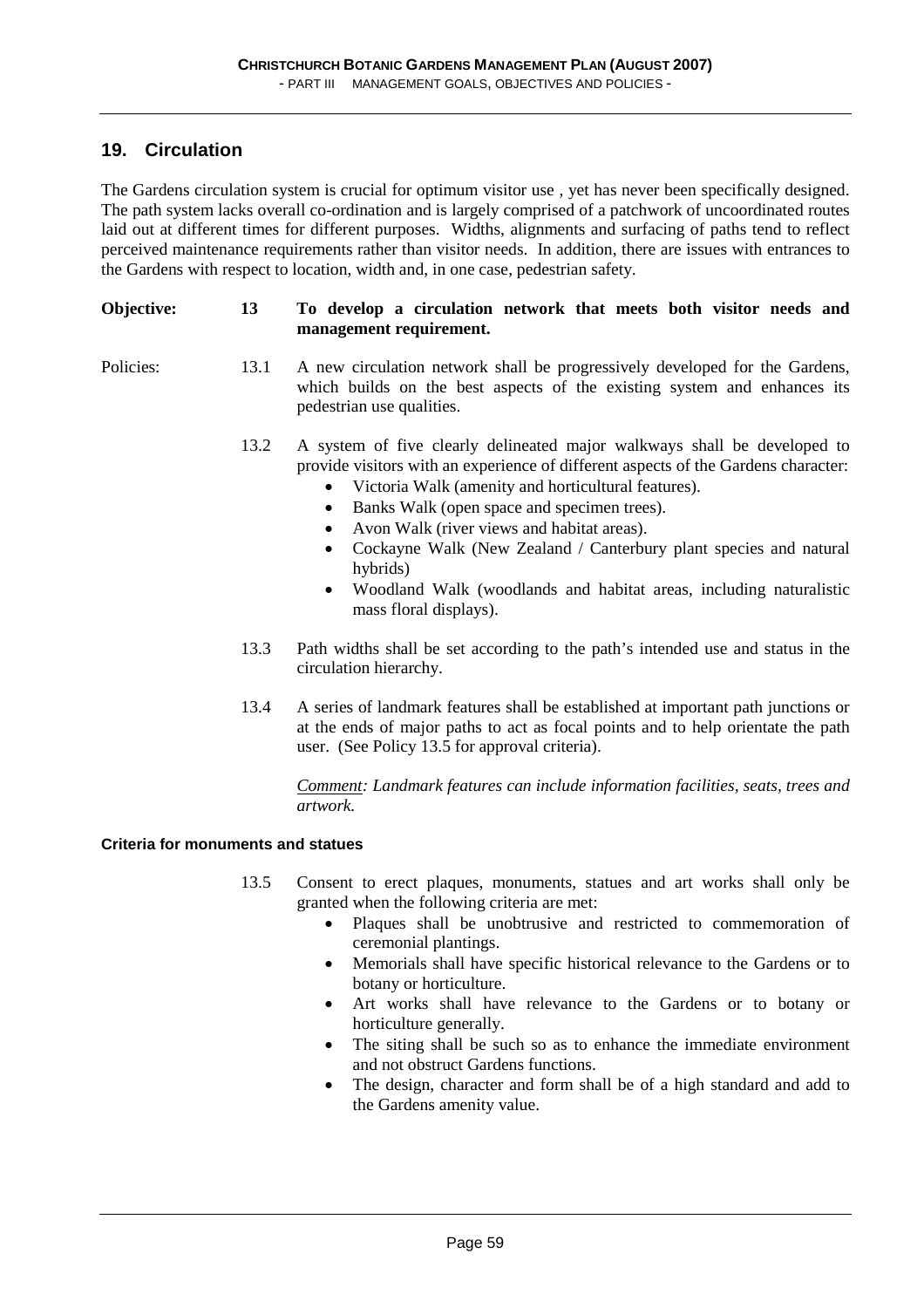#### **20. Layout and character**

#### **Trees**

The Gardens contain a magnificent collection of mature trees. They are one of its major public attractions. There has been, though, considerable duplication of species. This has reduced the range of individual specimens that can be grown. The following policies aim to rectify this situation by introducing a comprehensive planned approach to future tree planting.

| Objective: | 14   | To display representative tree species from the temperate world for the<br>purpose of:<br>(a) Education about the plant world;<br>(b) Horticultural information;<br>(c) Amenity and visual appeal;<br>(d) Research and scientific advancement.                                                                                                                                                                                     |
|------------|------|------------------------------------------------------------------------------------------------------------------------------------------------------------------------------------------------------------------------------------------------------------------------------------------------------------------------------------------------------------------------------------------------------------------------------------|
| Policies:  | 14.1 | Trees planted in the areas designated as geographic areas on the Existing Site<br>Features map (Figure 8.1, Page 10) shall be native to the global geographic<br>region that these areas represent:                                                                                                                                                                                                                                |
|            |      | <b>Comment:</b> The regions represented are North America, Asia, Europe and the<br>Southern Hemisphere.                                                                                                                                                                                                                                                                                                                            |
|            | 14.2 | All trees shall be identified and their general condition and probable life<br>expectancy noted.                                                                                                                                                                                                                                                                                                                                   |
|            | 14.3 | A Sustainable and Healthy Tree Plan shall be prepared for the entire Gardens<br>listing potential replacement species and planting sites.                                                                                                                                                                                                                                                                                          |
|            |      | Comment: Council, with its adoption of the Hagley Park/Botanic Gardens<br>Master Plan on 16 August 2007, included in that operative plan Project 9<br>(Sustainable and Healthy Tree Plan) to ensure the maintenance of sustainable<br>and healthy trees for up to twenty years for Hagley Park and the Gardens,<br>which links with city-wide tree policies and tree renewable programmes that are<br>underway or being developed. |
|            | 14.4 | Species or cultivars already present in the Gardens shall not be duplicated,<br>except where required for specific plant.                                                                                                                                                                                                                                                                                                          |
|            | 14.5 | Immature duplicate specimens (where there are several examples) that can be<br>shifted will be removed from the Gardens.                                                                                                                                                                                                                                                                                                           |
| Objective: | 15   | To ensure that all commemorative planting in the Gardens is planned and<br>conforms to Gardens objectives and policies.                                                                                                                                                                                                                                                                                                            |
| Policies:  | 15.1 | All commemorative planting shall be in accordance with the goals, objectives<br>and policies outlined for specific vegetation areas and in the Sustainable and<br>Healthy Tree Plan.                                                                                                                                                                                                                                               |

15.2 Commemorative planting in the Gardens shall be restricted to that undertaken by Heads of State.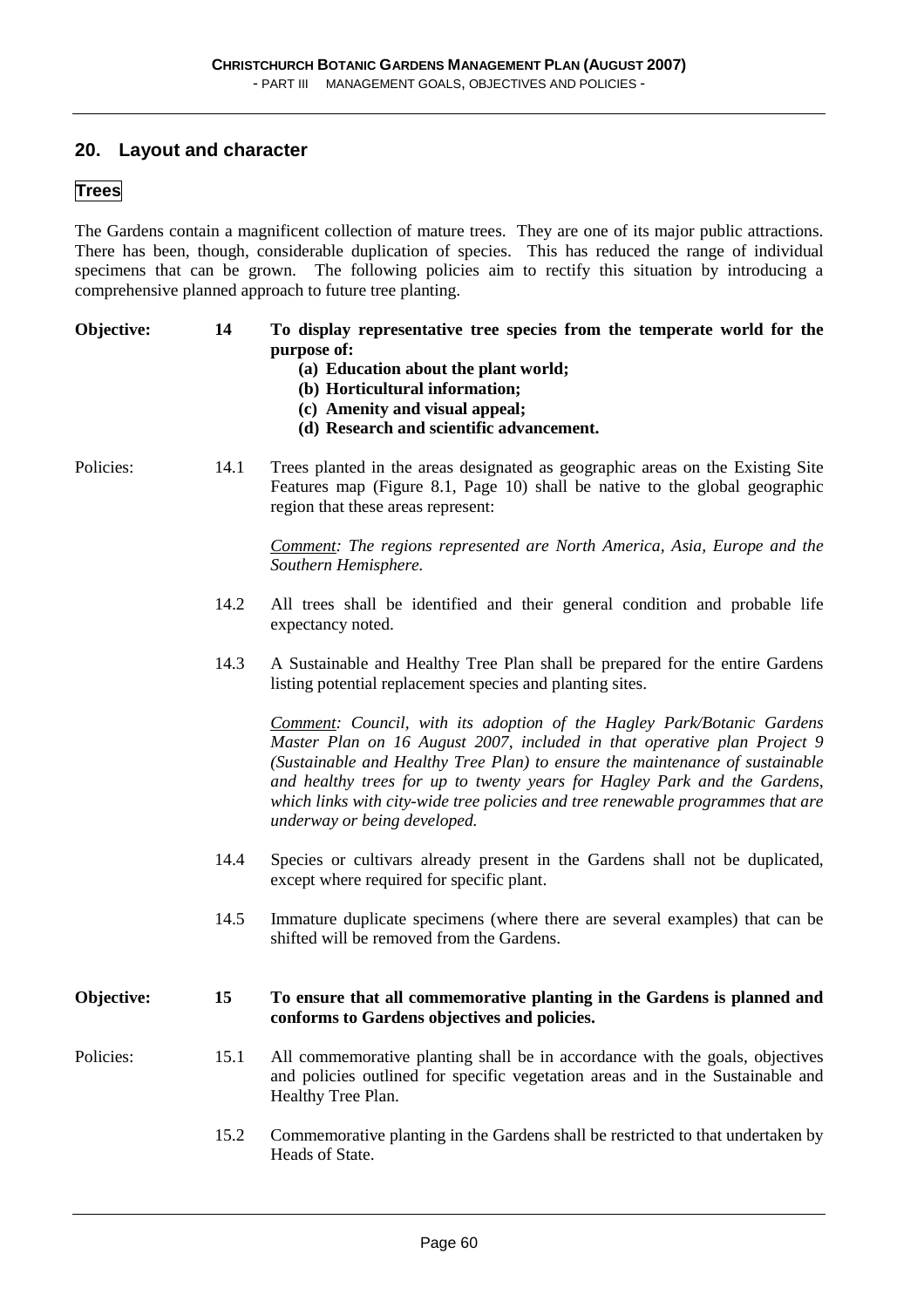| Objective: | 16   | To ensure that all trees are in safe condition, well maintained and are not<br>causing damage to significant structures or services or inhibiting the<br>growth of more desirable specimens.                                                                                                                                                                                                                                                                                                                                                                                                                                                                                                                                                                                                                                                                                                                                                           |
|------------|------|--------------------------------------------------------------------------------------------------------------------------------------------------------------------------------------------------------------------------------------------------------------------------------------------------------------------------------------------------------------------------------------------------------------------------------------------------------------------------------------------------------------------------------------------------------------------------------------------------------------------------------------------------------------------------------------------------------------------------------------------------------------------------------------------------------------------------------------------------------------------------------------------------------------------------------------------------------|
| Policies:  | 16.1 | Trees shall be grown and maintained to represent as near as possible their<br>normal character and form, unless they need to be grown in a highly stressed<br>situation or manicured for specific scientific, amenity or educational reasons or<br>retained for conservation objectives.                                                                                                                                                                                                                                                                                                                                                                                                                                                                                                                                                                                                                                                               |
|            | 16.2 | Trees may be removed from the Gardens in the following situations in<br>conformity with the goals, objectives and policies of this plan. The Gardens<br>management has delegated authority for the removal of trees. (Note: The<br>Council will publicise decisions to remove exceptional specimens before doing<br>so. When rare or unusual plan material is to be removed it will be propagated<br>and new specimens grown on prior to removal).                                                                                                                                                                                                                                                                                                                                                                                                                                                                                                     |
|            |      | Situations where trees may be removed, subject to this plan's goals, objectives<br>and policies:<br>The tree is dead, dying or diseased.<br>The tree is a danger to public safety.<br>$\bullet$<br>The tree is suppressing or inhibiting growth of more desirable specimen<br>$\bullet$<br>trees or other vegetation of greater interest to the public.<br>The tree is a poor specimen or unsuited to the site and needs to be removed<br>$\bullet$<br>in order that the area is replanted with trees that will make better specimens.<br>The species is unnecessarily duplicated elsewhere in the Gardens.<br>$\bullet$<br>The tree interferes with essential public utilities.<br>$\bullet$<br>The tree is obstructing the water flow in any drainage system, watercourse,<br>$\bullet$<br>stream or river.<br>The tree has outgrown its location or site and is causing serious damage to<br>٠<br>buildings or property, public or privately owned. |

### **Open space areas**

Open space<sup>13</sup> areas are those where it is desirable to retain open lawn or low level planting. Isolated specimen trees may be planted in these areas but should be kept to a minimum and sited so as not to obstruct visibility. Parts of the Gardens have now reached the stage where it is no longer possible to clearly view individual trees.

#### **Objective: 17 To conserve open space in the Gardens in order to aid visitor orientation, allow clear views of significant trees, the Avon River and other garden features, and to allow sunlight to reach the ground floor.**

#### **Lawns**

 $\overline{a}$ 

The Gardens feature a number of named lawns and open grassed areas. These allow views of Gardens features and specimen trees and enable visitors to orientate themselves in relating to their surroundings. The orderly sequence of these spaces in an overall pattern is essential for an interesting and logical circulation network in the Gardens. However, over the years these areas have gradually been filled with new trees to the extent that some areas can no longer be truly described as open space.

 $13$  Open space is taken in this context to be those areas in the Gardens that are largely free of tall, dense vegetation, thereby permitting views across the areas in question to adjoining areas.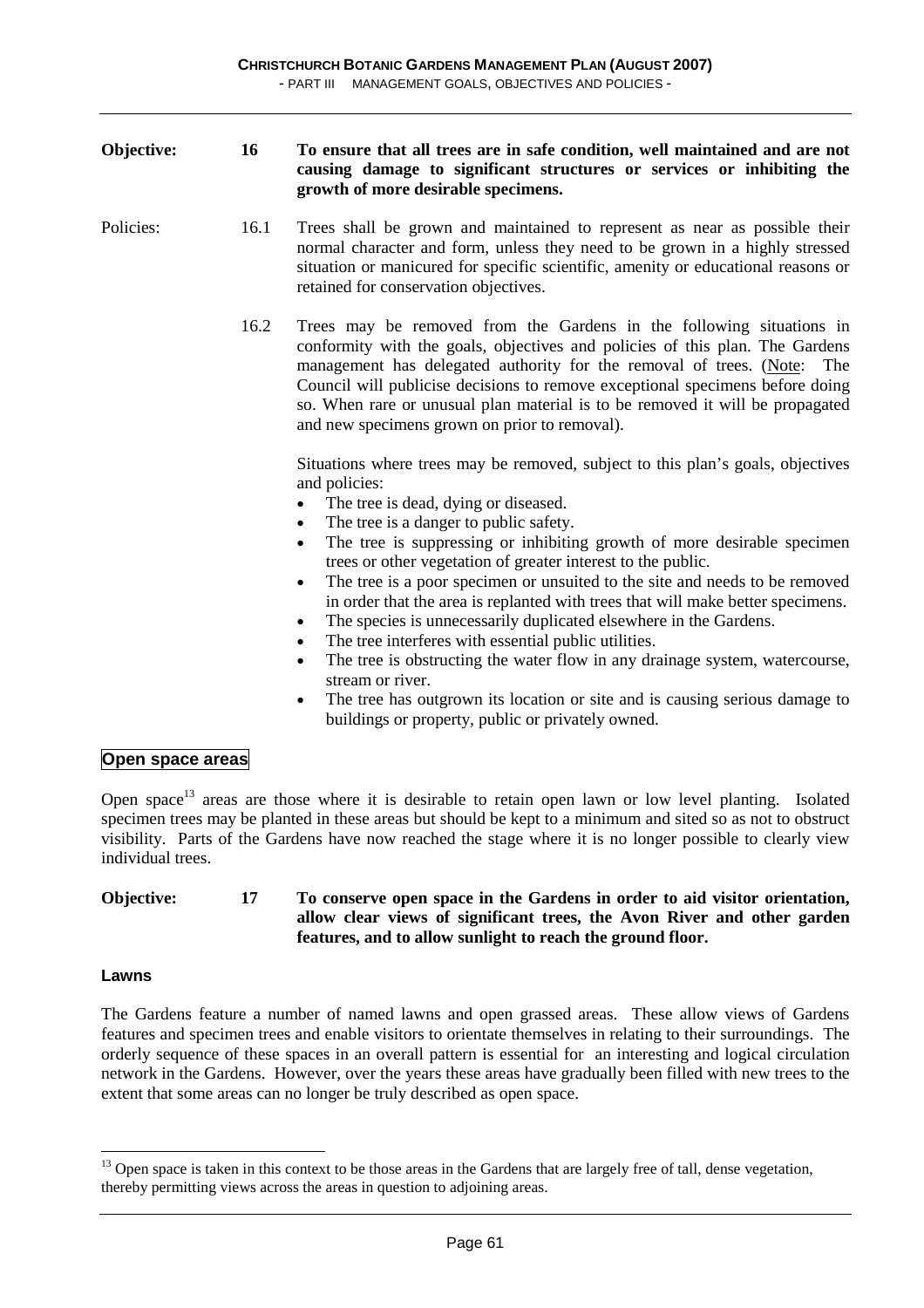See the Existing Site Features map (Figure 8.1, Page 10) for the location of lawns in the Gardens.

| <b>Armstrong Lawn</b> |      |                                                                                                                                                                                                                                                                                                                                                                                                                                                                                                                                                                                                                                     |
|-----------------------|------|-------------------------------------------------------------------------------------------------------------------------------------------------------------------------------------------------------------------------------------------------------------------------------------------------------------------------------------------------------------------------------------------------------------------------------------------------------------------------------------------------------------------------------------------------------------------------------------------------------------------------------------|
| Objective:            | 18   | To maintain and enhance the Rolleston Avenue entrances to the Gardens,<br>and views in and out, as an open lawn planted with specimen trees.                                                                                                                                                                                                                                                                                                                                                                                                                                                                                        |
|                       |      | Notes:<br>1. As trees now fill most of the Armstrong Lawn open space, it is necessary<br>that further tree planting there is controlled.<br>The native planting is intended to complement the existing native plants<br>2.<br>alongside the Museum and give overseas visitors a taste of New Zealand.<br>The part of the Armstrong Lawn alongside the Rolleston Avenue boundary<br>3.<br>may be the only part of the Gardens that some tourists visit on their way to<br>the Museum.<br>4.<br>It is important that views of the side of the Museum and access to it for<br>maintenance and entrance into the building are retained. |
| Policies:             | 18.1 | The heritage features of the Armstrong Lawn shall be retained; in particular:<br>The view from the museum to the Curators House.<br>The vista from the Archery Lawn to the Arts Centre through the Evelyn<br>$\bullet$<br>Cousins gateway.<br>Existing carpet bedding schemes.<br>$\bullet$<br>Large specimen trees.<br>٠                                                                                                                                                                                                                                                                                                           |
|                       | 18.2 | Required replacement planting for inside the Rolleston Avenue frontage shall<br>comprise predominantly large growth deciduous trees and an open under-story<br>in order to retain views of the Arts Centre from the Gardens.                                                                                                                                                                                                                                                                                                                                                                                                        |
|                       | 18.3 | An open space corridor shall be maintained between the Armstrong Lawn and<br>the Daffodil Woodland across the Avon River in Hagley Park to allow views of<br>the river.                                                                                                                                                                                                                                                                                                                                                                                                                                                             |
| <b>Archery Lawn</b>   |      |                                                                                                                                                                                                                                                                                                                                                                                                                                                                                                                                                                                                                                     |
| Objective:            | 19   | To maintain an avenue effect on both sides of the open Archery Lawn with<br>attractive large trees and a clear view through the centre of the Lawn.                                                                                                                                                                                                                                                                                                                                                                                                                                                                                 |
| Policy:               | 19.1 | The integrity of the row of Sequoiadendron trees shall be maintained.                                                                                                                                                                                                                                                                                                                                                                                                                                                                                                                                                               |
| <b>Potts Lawn</b>     |      |                                                                                                                                                                                                                                                                                                                                                                                                                                                                                                                                                                                                                                     |
| Objective:            | 20   | To display lawn specimens of hardy palms suitable for a temperate climate.                                                                                                                                                                                                                                                                                                                                                                                                                                                                                                                                                          |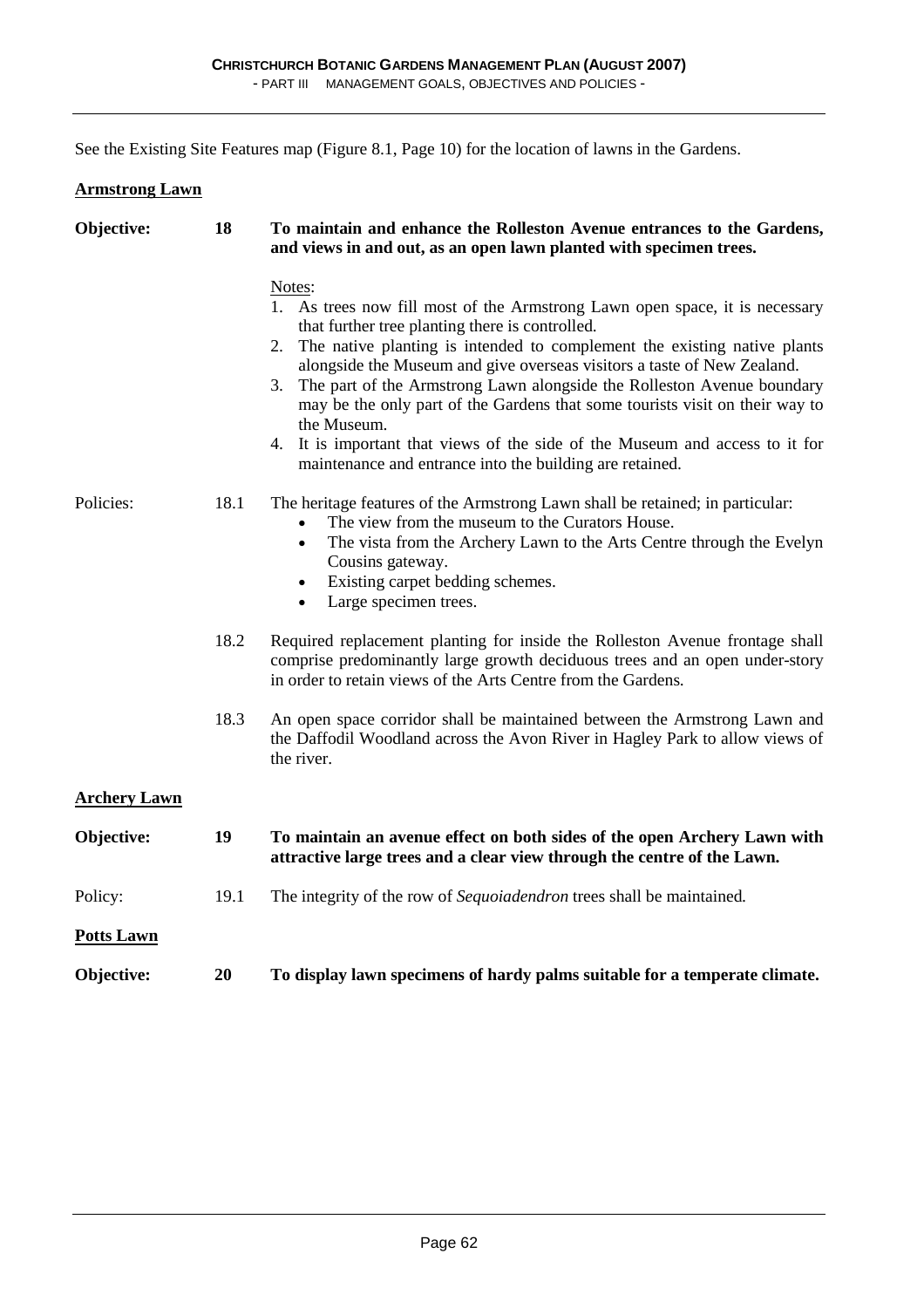#### **Other Lawns**

**Objective: 21 All Gardens lawns shall be conserved as open space for aesthetic and user orientation reasons.** 

Lawns, in addition to the Armstrong and Archery Lawns, are:

• Stafford Lawn • Observatory Lawn • Hall Lawn • Pinetum Lawn

- Central Lawn
- Playground Lawn
- Western Lawn
- Harper Lawn
- Murray Aynsley Lawn

#### **Lakes**

The lakes include some of the most picturesque areas of open space in the Gardens. Most are enclosed by surrounding belts of thick vegetation. In many cases this contributes to their charm and environmental quality – for example, the Water Garden on the western side of the Gardens and, to a lesser degree, the adjacent Western Pond. However, the unique contribution that water bodies can make to improving the character of associated open spaces is diminished in other parts of the Gardens because of an over abundance of screening vegetation, such as by the Information Centre Lake.

The lakes and their margins also offer a unique opportunity for the creation of specialised habitats for the growing of aquatic and marsh plants. Enclosed lake areas can also allow creation of areas with greater potential humidity. Generally, the botanical potential of the Gardens lake areas can be further enhanced with more plantings of species that prefer these habitats.

#### **New Zealand Section Lake**

| Objective                | 22   | To preserve the open character of the New Zealand Section Lake and the<br>views of it as an amenity feature and to enhance views of the surrounding<br>native vegetation.                                          |
|--------------------------|------|--------------------------------------------------------------------------------------------------------------------------------------------------------------------------------------------------------------------|
| Policies:                | 22.1 | A collection of native swamp vegetation shall be maintained on the lake.                                                                                                                                           |
|                          | 22.2 | The grassed area on the eastern side of the lake shall be kept clear of shrubs to<br>maintain a clear view of the lake and the surrounding vegetation and to retain<br>the attractive grass bank / lake interface. |
|                          | 22.3 | Exotic plants on the margins of, and in, the lake shall be removed where<br>practicable.                                                                                                                           |
| Water Garden - Main Pond |      |                                                                                                                                                                                                                    |
| Objective:               | 23   | To display aquatic and marsh plants to maintain the enclosure of existing<br>vegetation on the pond's surrounds.                                                                                                   |
| Policies:                | 23.1 | A greater variety of water lily cultivars shall be introduced to the pond.                                                                                                                                         |
|                          | 23.2 | Surrounding plantings shall an emphasis on distinctive bark.                                                                                                                                                       |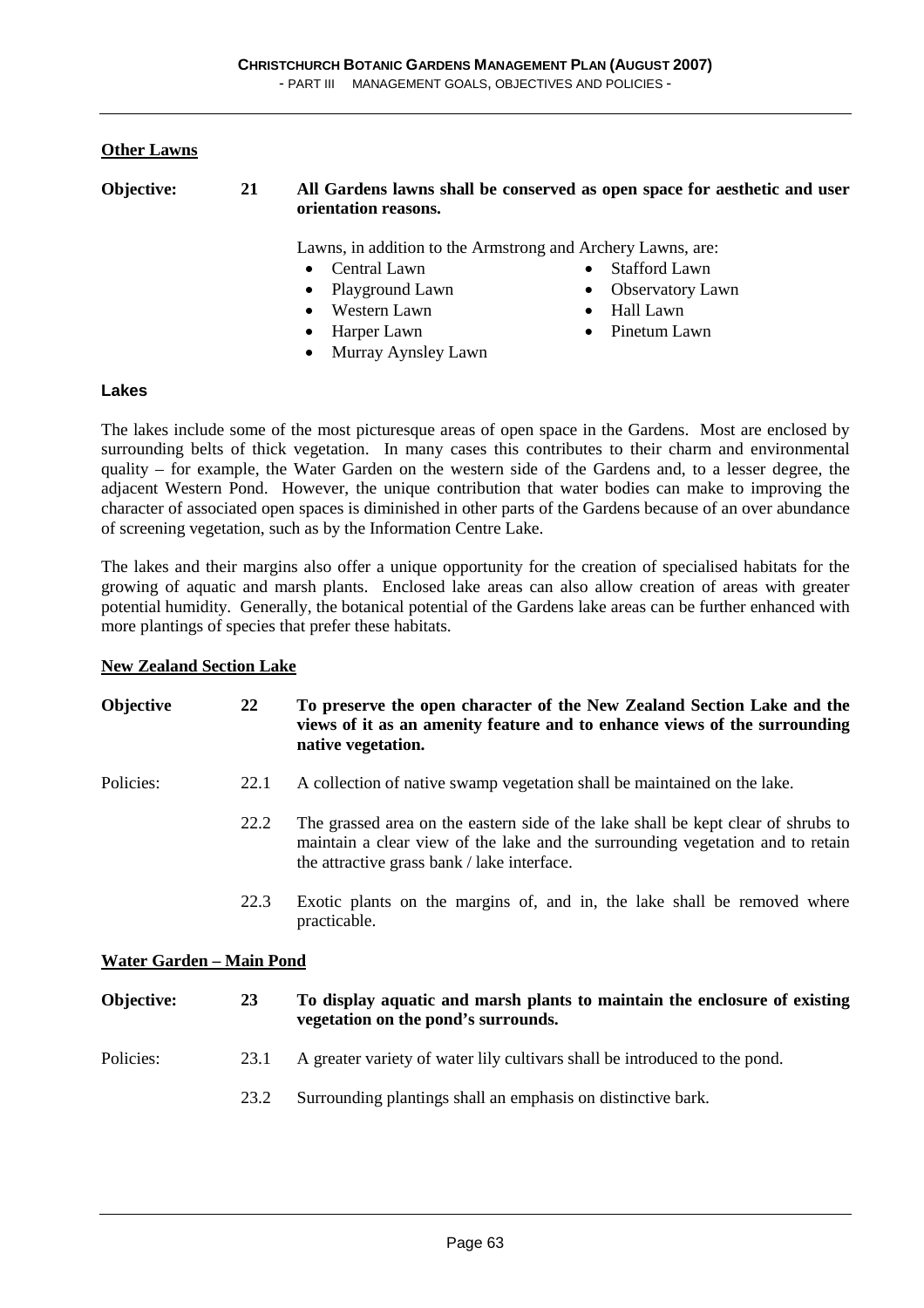#### **Western Pond**

| Objective:                     | 24   | To display a collection of North American tree, shrub and herbaceous<br>species. |  |  |
|--------------------------------|------|----------------------------------------------------------------------------------|--|--|
| Policy                         | 24.1 | The existing <i>hardy monocot</i> collections shall be retained and expanded.    |  |  |
| <b>Information Centre Lake</b> |      |                                                                                  |  |  |
| Objective:                     | 25   | To display North American species to create a woodland setting.                  |  |  |
| Policy                         | 25.1 | The plantings will tie in closely with the objectives for the Western Pond.      |  |  |
| <b>Avon River Corridor</b>     |      |                                                                                  |  |  |

The Avon River corridor is an area of continuous open space that encloses the Gardens. It is generally high visual landscape quality is unfortunately hidden, in many places, from the Gardens by high banks and extensive screens of riverside vegetation.

As with the lakes and their margins the river corridor offers a unique opportunity for the creation of specialised habitats for the growing of waterside plants. The dry sunny banks and damper shaded banks offer specific habitat opportunities. In particular, there is great potential for the establishment of riparian native plant communities as many of these types of plants are already colonising the river banks and margins naturally.

Surveys of the city's natural areas and remnant native plants have indicated a surprisingly wide variety of native wetland species still present in the city. However, some of the areas where these plants occur are unprotected and vulnerable to modification or destruction. The Gardens' Avon River and tributary stream (Addington Brook and Riccarton Stream) margins are ideal locations for the conservation of some of these species.

Erosion of the river banks due to the natural dynamics of the river flow is a significant problem in the Gardens. In this artificial situation there is no room for the river to be able to freely alter its course; therefore, bank stabilisation is necessary.

| Objective: | 26   | To enhance the landscape character of the Avon River corridor and<br>provide open space links between the river, where it adjoins the Gardens,<br>and the Gardens.                                                                                                                      |
|------------|------|-----------------------------------------------------------------------------------------------------------------------------------------------------------------------------------------------------------------------------------------------------------------------------------------|
| Policy:    | 26.1 | The visual landscape character of the Avon River corridor that is maintained<br>shall vary along its length where it adjoins the Gardens. Some regrading of the<br>river banks shall be undertaken in places and, eventually, thinning or planting of<br>vegetation in strategic areas. |
| Objective: | 27   | To protect the native plant communities established along sections of the<br>Avon River corridor.                                                                                                                                                                                       |
| Policy:    | 27.1 | All native waterside plants on the lower banks of the Avon River shall be<br>protected where they do not seriously impede the natural flow of the river.                                                                                                                                |
|            |      | <b>Comment:</b> Ferns and various sedges readily colonise the river banks just above<br>the water line. These plants are descendants of vegetation types that were once<br>common in Christchurch but are now uncommon.                                                                 |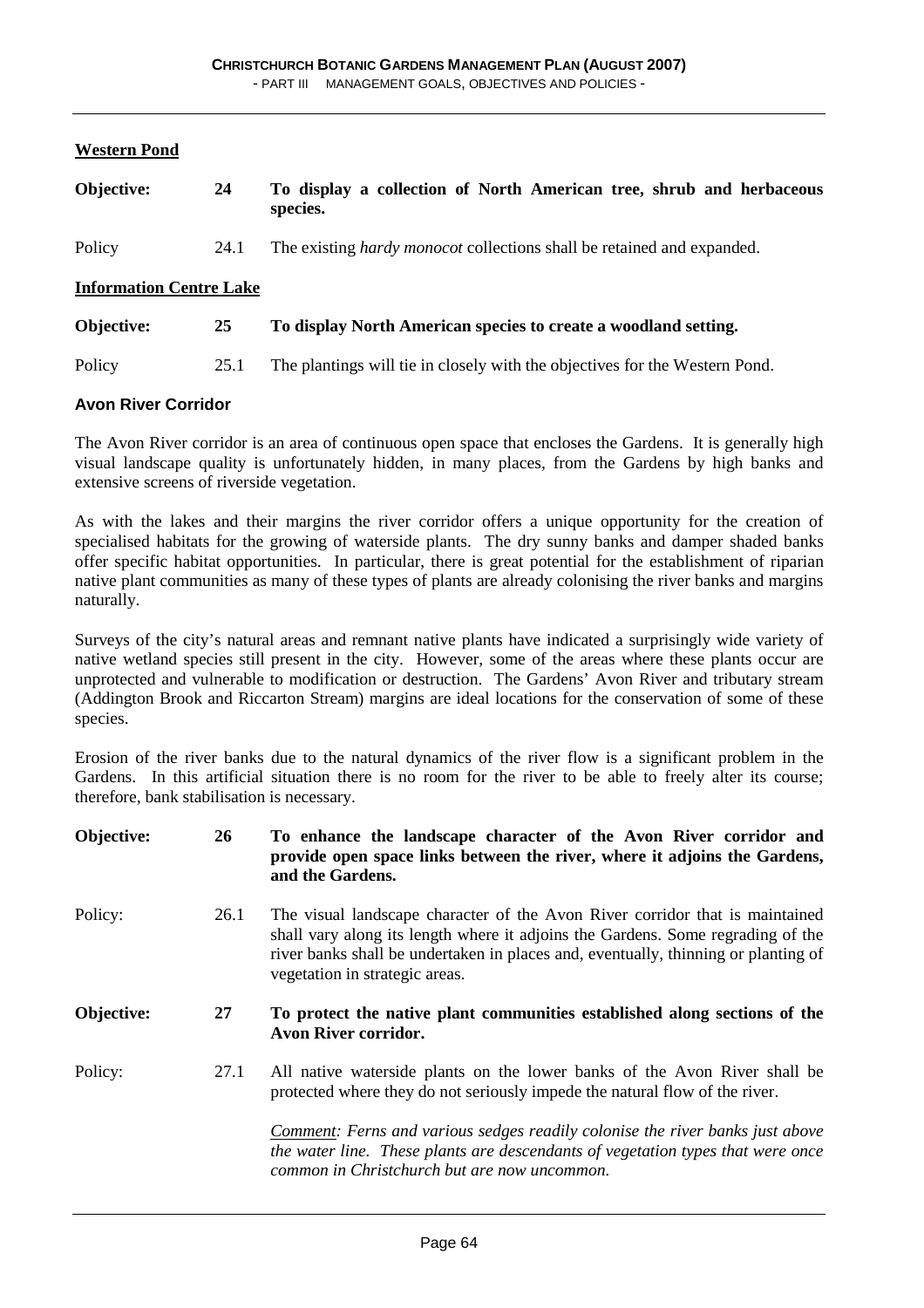| Objective:                       | 28   | To further develop the spring flowering nature of the Hagley Park side of<br>the Avon river loop, with continued plantings of Prunus yeodoensis, and<br>Magnolia.                                                                                                                                                                                                                                                                                                                                                                                                                     |
|----------------------------------|------|---------------------------------------------------------------------------------------------------------------------------------------------------------------------------------------------------------------------------------------------------------------------------------------------------------------------------------------------------------------------------------------------------------------------------------------------------------------------------------------------------------------------------------------------------------------------------------------|
|                                  |      | <b>Comment:</b> The possible relocation of the existing South Hagley Park deciduous<br>Azalea's to a more suitable site within this area.                                                                                                                                                                                                                                                                                                                                                                                                                                             |
| Objective:                       | 29   | To protect the Avon River banks from erosion with aesthetically<br>appropriate natural methods.                                                                                                                                                                                                                                                                                                                                                                                                                                                                                       |
| Policies:                        | 29.1 | Local native riparian plants and non-invasive exotic plants shall be used for<br>future bank retention works.                                                                                                                                                                                                                                                                                                                                                                                                                                                                         |
|                                  | 29.2 | Exotic plants, or non native plants not of local provenance, that are likely to<br>colonise the down stream river environment shall not be planted in the river<br>corridor.                                                                                                                                                                                                                                                                                                                                                                                                          |
|                                  |      | <b>Canterbury native river margin and dry land plants</b>                                                                                                                                                                                                                                                                                                                                                                                                                                                                                                                             |
| Objective:                       | 30   | To display representative examples of Canterbury native river margin<br>plants on the Hagley Park side of the south west bend of the Avon River,<br>and Canterbury dryland plants on the drier slope above the river bank.                                                                                                                                                                                                                                                                                                                                                            |
|                                  |      | Comment: The Hagley Park side of the south west bend of the Avon River is<br>exactly opposite the New Zealand Section in the Gardens proper and has been<br>naturally colonised by native sedge species. Kowhais have also been planted on<br>the southern river bank. It is considered appropriate to extend the New Zealand<br>planting to the Riccarton Avenue side of the river. However, as this is one of the<br>few places from where views of the interior of the Gardens can be gained from<br>Riccarton Avenue it is important that planting does not block key sightlines. |
| Policy:                          | 30.1 | A display of native Canterbury Plains' vegetation shall be established and<br>maintained on a suitable river bank site between the Avon River and Riccarton<br>Avenue.                                                                                                                                                                                                                                                                                                                                                                                                                |
|                                  |      | Comment: This collection could display plants of the Canterbury grasslands, the<br>Rakaia Island shrub forest or the original riverbank shrubland of Hagley Park.                                                                                                                                                                                                                                                                                                                                                                                                                     |
| <b>Gondwana Garden</b>           |      |                                                                                                                                                                                                                                                                                                                                                                                                                                                                                                                                                                                       |
| Objective:                       | 31   | To display families and genera which have a typically Gondwanan pattern<br>of geographic distribution.                                                                                                                                                                                                                                                                                                                                                                                                                                                                                |
| Policy:                          | 31.1 | The southern podocarps and beeches shall be displayed.                                                                                                                                                                                                                                                                                                                                                                                                                                                                                                                                |
| <b>South American Collection</b> |      |                                                                                                                                                                                                                                                                                                                                                                                                                                                                                                                                                                                       |
| Objective:                       | 32   | To display South American plant species of Argentina and Chile.                                                                                                                                                                                                                                                                                                                                                                                                                                                                                                                       |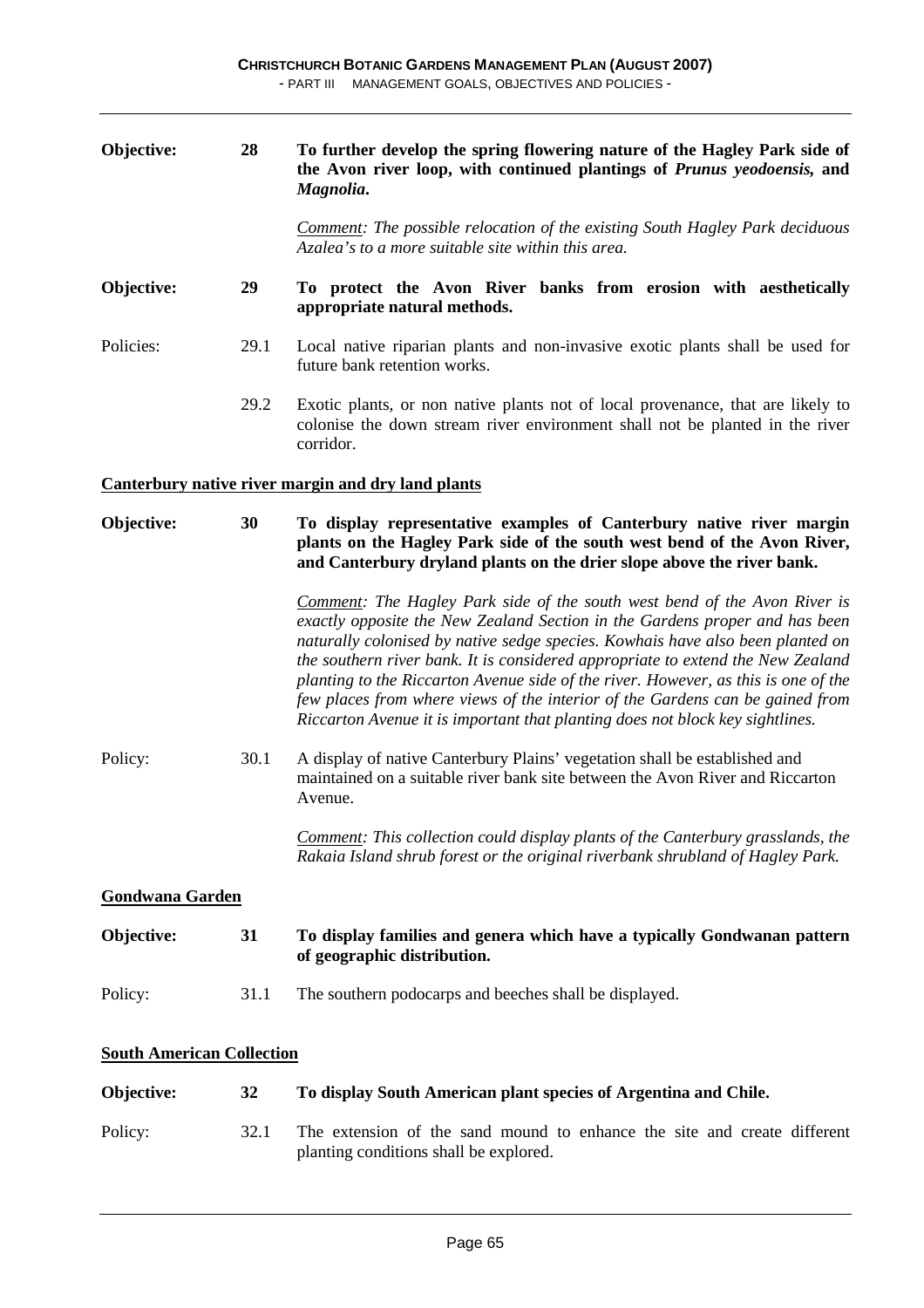#### **Australian Collection**

#### **Objective: 33 To display Australian plant species with an emphasis on Victorian and New South Wales highland, and Tasmanian plants.**

*Comment: It is proposed that this collection should be placed on the Playground Lawn, west of the playground. The Playground Lawn was destined to hold The North American Arboretum, but there is insufficient space for this collection. This collection could not commence until some trees have finished their lifespan.* 

#### **Southern Hemisphere Contribution to Horticulture**

| Objective: | 34   | To display a representative collection of species and cultivars derived from<br>the southern hemisphere.                                                                                             |
|------------|------|------------------------------------------------------------------------------------------------------------------------------------------------------------------------------------------------------|
| Policies:  | 34.1 | Criteria for plant choice in a representative collection of species and cultivars<br>derived from the southern hemisphere shall include amenity value and southern<br>oddities in form and function. |
|            | 34.2 | Native plants shall be planted in the Avon River corridor and in wetter marshy<br>areas adjoining the river.                                                                                         |

#### **Rock Garden Area**

The Rock Garden utilises a south facing terrace in the south east corner of the Gardens. A range of growing conditions have been created in this Rock Garden, ranging from cool shady moist sites to open fast draining screes. These areas of different growing conditions have been created to suit the specialised environmental needs of the alpine, subalpine and woodland plants that are grown. The Rock Garden also contains a number of dwarf herbaceous perennials and shrubs. It is currently divided into two separate parts. The larger eastern part contains a mixed collection of plants from many world regions, generally planted according to habitat requirements. The western part is restricted to New Zealand plants of mostly subalpine or lowland origin. Heavy shade in this area has made the cultivation of alpine plants more difficult.

#### **Exotic Rock Garden**

| Objective: | 35   | To grow a wide range of alpine garden plants from mountain regions<br>around the world, including species, cultivars and hybrids, and to display<br>physical geographic associations of these. |
|------------|------|------------------------------------------------------------------------------------------------------------------------------------------------------------------------------------------------|
| Policies:  | 35.1 | The Rock Garden shall continue to feature as wide a range of exotic alpine<br>plants as practicable.                                                                                           |
|            | 35.2 | Conservation planting of exotic alpine plants shall be undertaken, as required.                                                                                                                |
|            | 35.3 | No further trees shall be planted where they will shade the rock gardens.                                                                                                                      |
|            |      | <b>Comment:</b> The Rock Garden has a good selection of plants from the Northern<br>Hemisphere.                                                                                                |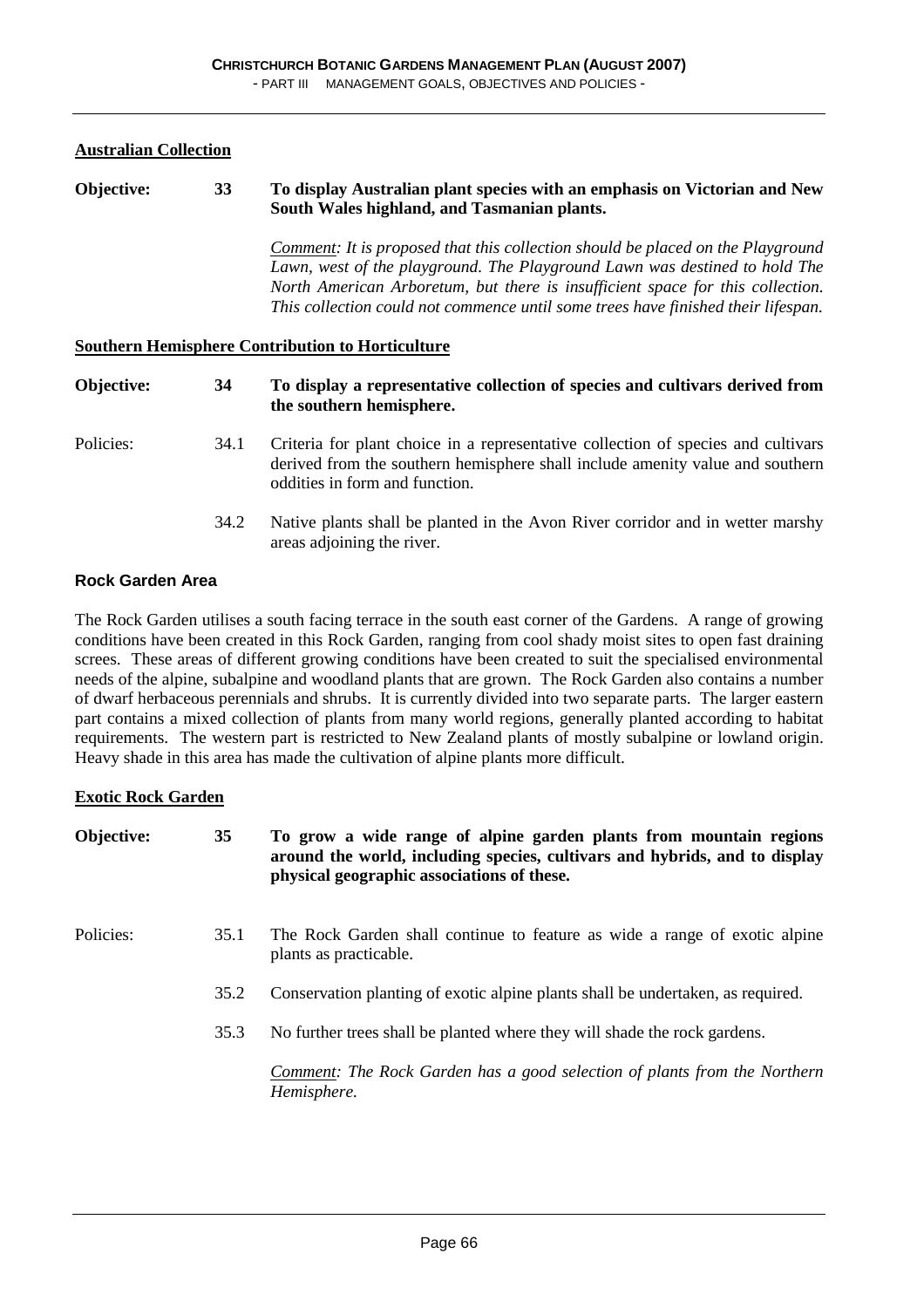#### **Erica and Calluna Border**

**Objective: 36 To grow temperate Erica species and cultivars and range of Calluna varieties with emphasis on cultivars of horticultural merit.** 

#### **New Zealand Subalpine Garden**

**Objective: 37 To grow a wide range of New Zealand subalpine and montane plants, including those that are rare and endangered, with an emphasis on plants of the Canterbury Region.** 

- Policies: 37.1 The existing garden area to the south of the New Zealand Section Lake shall be maintained for the growing of New Zealand subalpine and montane plants.
	- 37.2 The New Zealand alpine garden shall have an emphasis on plants from the Canterbury region with planting to illustrate the transition from the montane zone through to the subalpine zone.
	- 37.3 A New Zealand limestone garden shall be developed in the New Zealand section of the rock garden area.

 *Comment: New Zealand limestone plants contain a number of rare and attractive species, many of which are at threat in the wild.*

#### **Cockayne Memorial Garden**

| <b>Objective</b> | 38   | To display a range of New Zealand small trees and shrubs to commemorate<br>the contribution of Dr Leonard Cockayne to New Zealand botany.                                                                                  |
|------------------|------|----------------------------------------------------------------------------------------------------------------------------------------------------------------------------------------------------------------------------|
| Policy:          | 38.1 | The Cockayne Memorial Garden shall display species and natural varieties of<br>genera such as <i>Hebe</i> , <i>Leptospermum</i> , <i>Sophora</i> and <i>Carmichaelia</i> , with special<br>emphasis on Canterbury species. |

#### **Amenity / Cultural Areas**

#### **Curator's House Restaurant Garden**

| Objective: | 39   | To develop the garden to demonstrate vegetables, fruit trees, berry fruits<br>and amenity plants that can be used in a small home garden. |
|------------|------|-------------------------------------------------------------------------------------------------------------------------------------------|
| Policies:  | 39.1 | Fruit trees and berry fruits with dwarf root stock shall be used.                                                                         |
|            | 39.2 | Crop rotation as well as companion planting shall be demonstrated.                                                                        |
|            | 39.3 | A variety of composting systems shall be displayed.                                                                                       |
|            | 39.4 | Both new and heritage cultivars suitable to Canterbury shall be displayed.                                                                |
|            | 39.5 | The Curator's House Restaurant Garden plantings shall be linked to heritage<br>plant collections.                                         |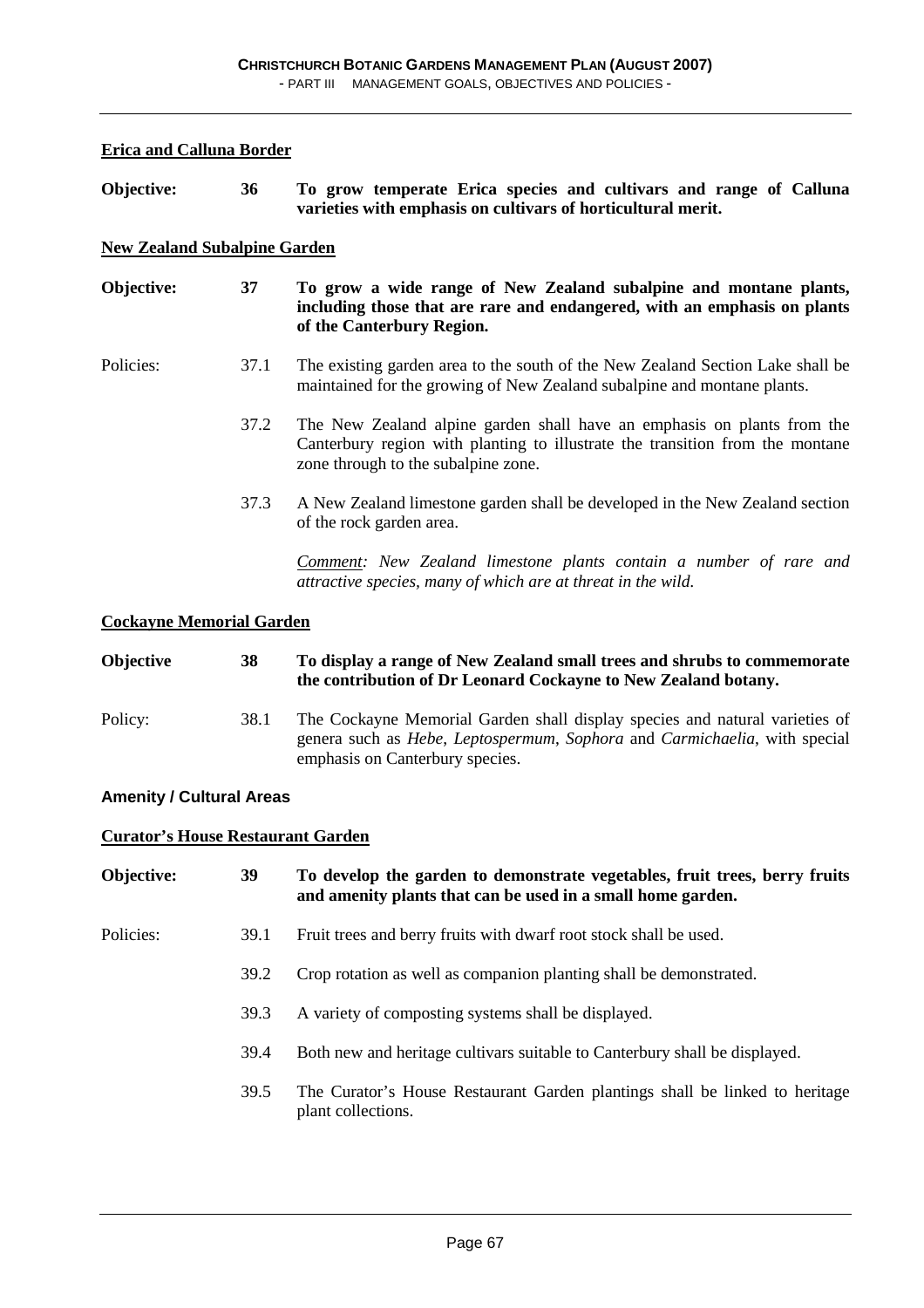**Herbaceous Border**

| Objective:                         | 40   | To display a range of herbaceous plants in a formal border situation. To<br>conserve significant rare or endangered cultivars and hybrids from<br>extinction.                                           |
|------------------------------------|------|---------------------------------------------------------------------------------------------------------------------------------------------------------------------------------------------------------|
| <b>Modern Cultivar Rose Garden</b> |      |                                                                                                                                                                                                         |
| Objective:                         | 41   | To display a variety of modern rose cultivars in the inner Rose Garden, and<br>a representation of the Rosaceae family in a border outside the yew hedge.                                               |
| Policies:                          | 41.1 | The Rose Garden shall be maintained to a high visual standard.                                                                                                                                          |
|                                    | 41.2 | The character of the existing historic circular garden design shall be maintained.                                                                                                                      |
|                                    | 41.3 | Climbing roses shall continue to be provided for within the inner rose garden.                                                                                                                          |
|                                    | 41.4 | 'High Health' cultivars with high levels of disease tolerance shall be trialled and<br>added to the Rose Garden.                                                                                        |
|                                    | 41.5 | Research and development of an Integrated Pest Management (IPM) programme<br>shall be carried out in the Rose Garden.                                                                                   |
|                                    | 41.6 | Due to shading, the height of trees and shrubs around outside borders shall be<br>limited to under five metres.                                                                                         |
|                                    | 41.7 | A collection of ornamental species and modern cultivars from the Roseaceae<br>family that may include trees, shrubs and perennials shall be displayed in the<br>Rose Garden.                            |
|                                    |      | Comment: The area surrounding the Rose Garden is the logical place to feature<br>members of the family Rosaceae. Many of the plants grown in private gardens<br>are from this family.                   |
| <b>Herb Garden</b>                 |      |                                                                                                                                                                                                         |
| Objective:                         | 42   | To display a variety of herbs that are used for their culinary, medicinal,<br>cosmetic or fragrance qualities.                                                                                          |
| Policy:                            | 42.1 | Appropriate climbers shall be used to cover the Herb Garden pergola.                                                                                                                                    |
| <b>Heritage Roses</b>              |      |                                                                                                                                                                                                         |
| Objective:                         | 43   | To display a range of heritage roses in association with appropriate plants.                                                                                                                            |
|                                    |      | <b>Comment:</b> This display is intended to show the wide range of nineteenth to<br>early-twentieth century, and older, roses in settings with other plants that<br>portray the character of that time. |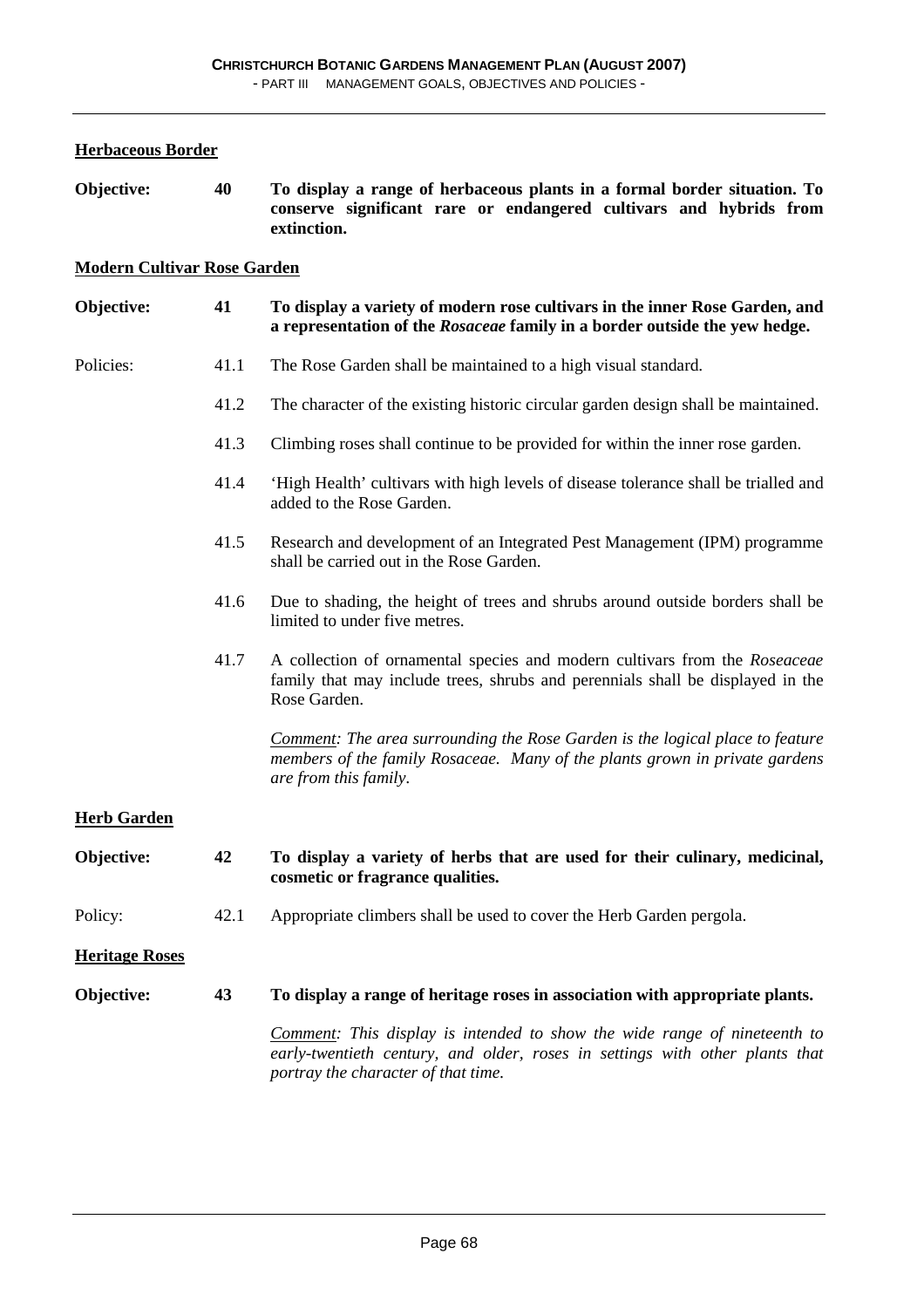### **Open woodland areas**

Open woodland consists of those areas where it is desirable to retain a significant degree of openness between the trunks of groups of trees for visual or environmental reasons, such as provision of shade for ground level plants.

| Objective:               | 44   | To display groups of trees with a relatively open understory for botanical,<br>amenity and/or environmental reasons.                                                                                                        |
|--------------------------|------|-----------------------------------------------------------------------------------------------------------------------------------------------------------------------------------------------------------------------------|
| <b>Daffodil Woodland</b> |      |                                                                                                                                                                                                                             |
| Objective:               | 45   | To display flowering bulbous plants in an open woodland setting.                                                                                                                                                            |
| Policies:                | 45.1 | The daffodil display shall be maintained as an amenity feature, with other<br>bulbous plants added to lengthen the flowering season.                                                                                        |
|                          | 45.2 | Deciduous <i>Prunus</i> cultivars shall be planted in the woodland to provide sub-<br>canopy interest and be an extension of the <i>Prunus</i> collections.                                                                 |
|                          | 45.3 | Future planting shall be of low growing plants to ensure the open woodland<br>character is maintained.                                                                                                                      |
|                          | 45.4 | Improvement shall be made to the turf area between the Avon River and the<br>pedestrian pathway from the Woodlands Bridge to the hospital boundary.                                                                         |
|                          |      | <b>Comment:</b> The woodlands and daffodil are one of the Garden/Park highlights<br>in spring. The open understory, highlighted by the occasional flowering tree,<br>allows the expanse of flowers to be fully appreciated. |
| <b>Woodland Garden</b>   |      |                                                                                                                                                                                                                             |
| Objective:               | 46   | To display a range of woodland plants that prefer moist soil conditions.                                                                                                                                                    |
| Policies:                | 46.1 | Plantings of <i>Primula</i> species and cultivars shall be continued.                                                                                                                                                       |
|                          | 46.2 | A collection of Viburnum cultivars and species will continue to be developed in<br>this area.                                                                                                                               |
|                          | 46.3 | Collections of heritage, New Zealand bred cultivars and Chinese Reticulata<br>camellias shall continue to be developed.                                                                                                     |
| Objective:               | 47   | To maintain the stream side garden along Addington Brook between the<br>Avon River and Riccarton Avenue for the growing of a wide range of<br>woodland plants.                                                              |
| <b>Pinetum</b>           |      |                                                                                                                                                                                                                             |
| Objective:               | 48   | To display a representative range of the world's conifers, maintaining a<br>balance between species and cultivars.                                                                                                          |
| Policies:                | 48.1 | Portions of open lawn in the centre and at the southern end of the Pinetum shall<br>be retained.                                                                                                                            |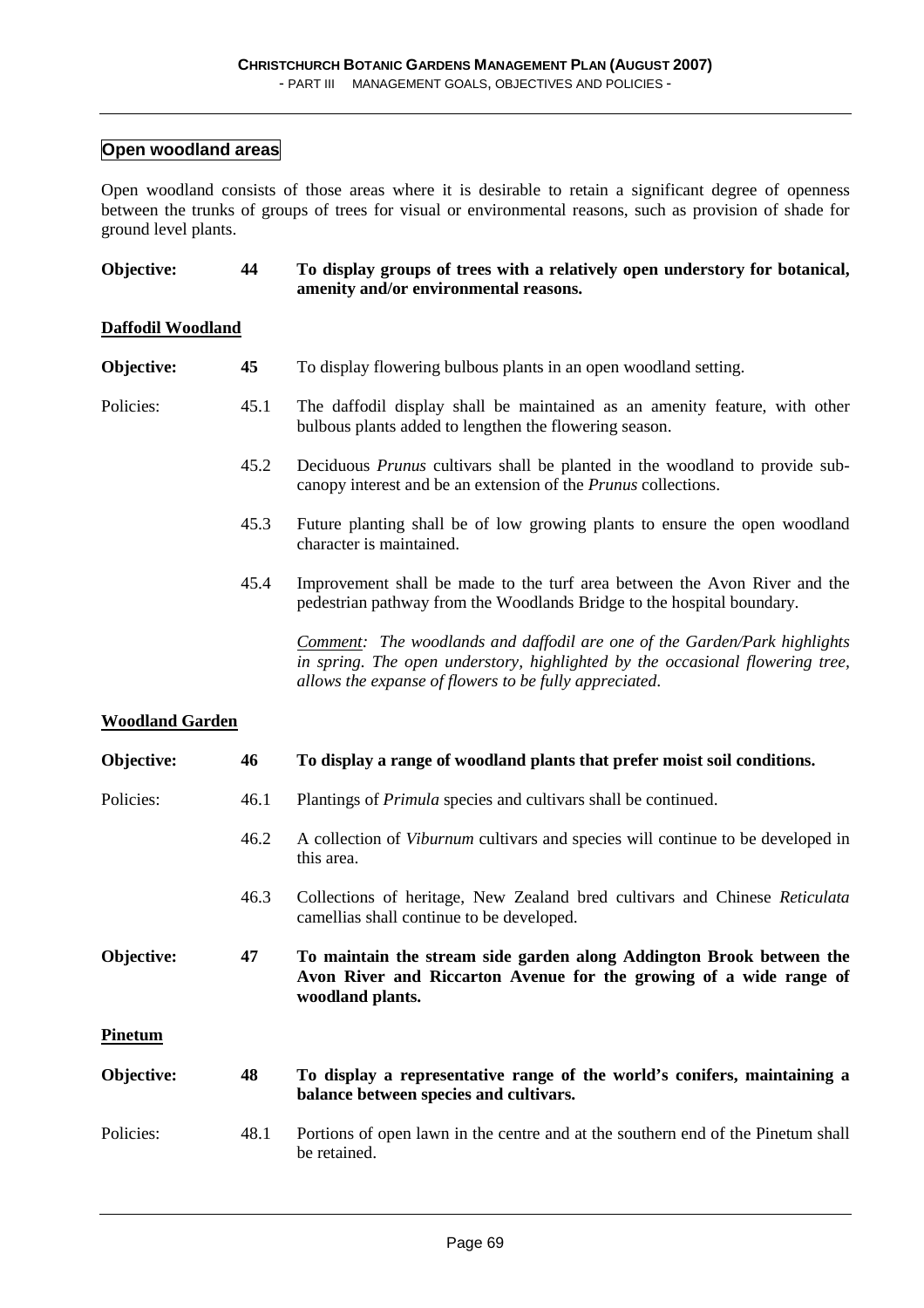- PART III MANAGEMENT GOALS, OBJECTIVES AND POLICIES -

 48.2 A low screen of prostrate, dwarf and small size conifers shall be maintained beside the United Car Park.

#### **Dense woodland / shrubland areas**

#### **Temperate Asian Collection**

#### **Objective: 49 To maintain a representative collection of plants originating from the temperate climate zone of Asia.**

- Policies: 49.1 The Gardens shall be a repository for temperate Asiatic plants in New Zealand.
	- 49.2 The Temperate Asian Collection shall be located in the south/south-east margin of the Gardens, to take advantage of the significant microclimates and topographical features found there.
	- 49.3 The Temperate Asian Collection shall incorporate or be linked to the following existing gardens:
		- Scarlet Oak border River walk borders
		-
		- Gingko triangle Cherry mound
		- Bamboo border Maple border
- - Ilex border Rhododendron border
		-
		-

#### **Ilex Border**

| Objective:                | 50   | To display a collection of <i>Ilex</i> species and cultivars.                                                |
|---------------------------|------|--------------------------------------------------------------------------------------------------------------|
| Policies:                 | 50.1 | An overhead canopy of trees shall be maintained to provide shelter for the Ilex<br>border.                   |
|                           | 50.2 | The Ilex border plantings shall have a link with the Temperate Asian Collection.                             |
| <b>Scarlet Oak Border</b> |      |                                                                                                              |
| Objective:                | 51   | To display a mixed group of evergreen and deciduous plants with a ground<br>cover of spring flowering bulbs. |
| Policy:                   | 51.1 | The Scarlet Oak border plantings shall have a link with the Temperate Asian<br>Collection.                   |

#### **Rhododendron Border**

| Objective: | 52   | To display New Zealand bred Rhododendron cultivars along with<br>appropriate companion plants. |
|------------|------|------------------------------------------------------------------------------------------------|
| Policy:    | 52.1 | The Rhododendron border plantings shall have a link with the Temperate Asian<br>Collection.    |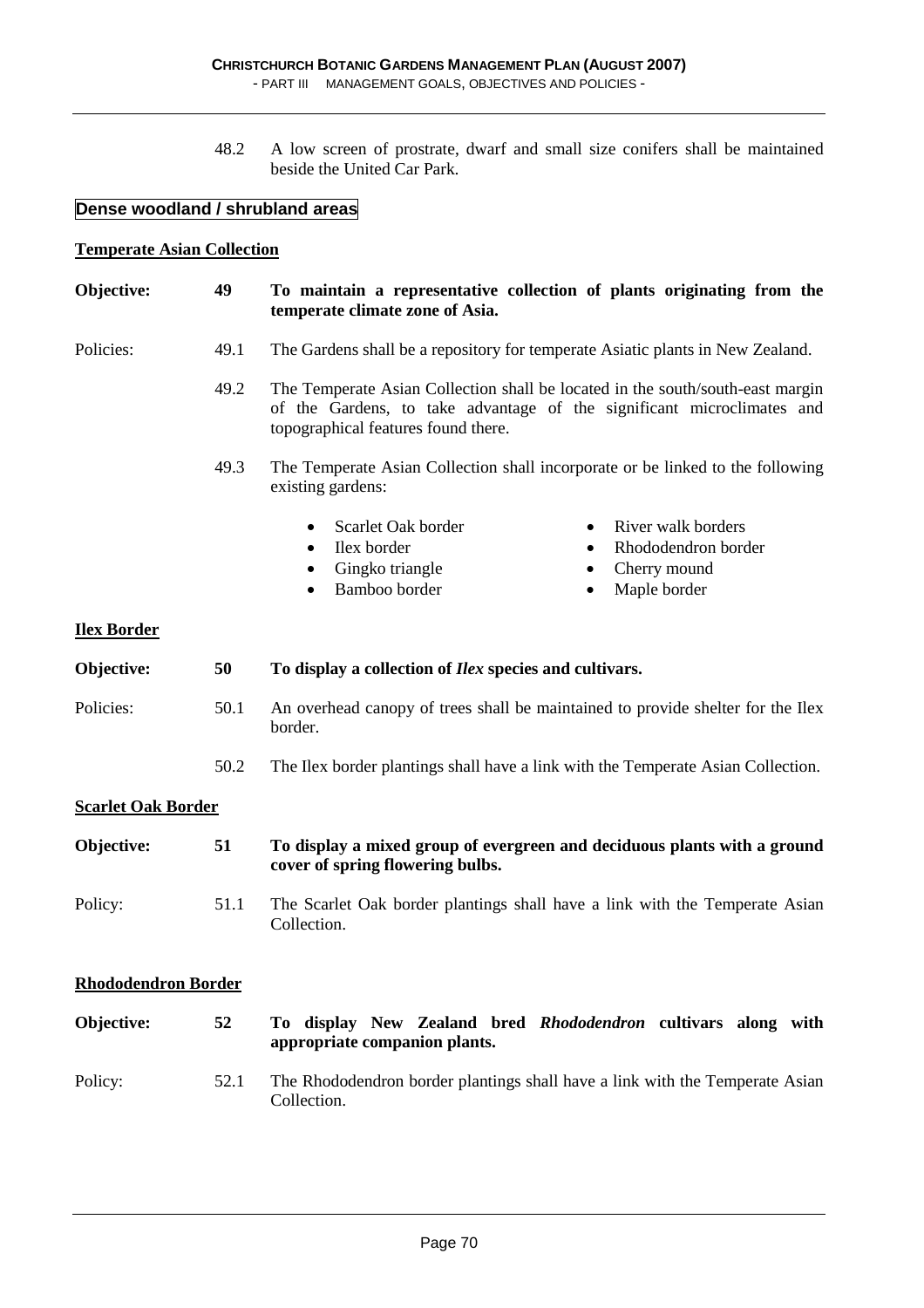### **Cherry Mound**

| Objective: | 53                                            | To display a representative range of Japanese cherry cultivars.                                                                                                              |  |  |
|------------|-----------------------------------------------|------------------------------------------------------------------------------------------------------------------------------------------------------------------------------|--|--|
| Policies:  | 53.1                                          | The Japanese cherries on the Cherry Mound shall be managed as an amenity<br>feature.                                                                                         |  |  |
|            | 53.2                                          | Older Japanese cherry cultivars of horticultural merit shall be conserved and<br>other material sourced from within New Zealand.                                             |  |  |
|            | 53.3                                          | Bio-inoculant shall be used for disease management, such as for silver leaf.                                                                                                 |  |  |
|            |                                               | Comment: This collection will be extended as part of the Peace Bell<br>development.                                                                                          |  |  |
|            | <b>Pine Mound / Plants of Southern Africa</b> |                                                                                                                                                                              |  |  |
| Objective: | 54                                            | To display plants of Southern Africa.                                                                                                                                        |  |  |
| Policies:  | 54.1                                          | The collection of <i>Proteaceae</i> and <i>Ericaceae</i> shall be maintained.                                                                                                |  |  |
|            | 54.2                                          | Other South African flowering plants shall be planted to provide added visual<br>interest.                                                                                   |  |  |
| Objective: | 55                                            | To retain the character of the pine mound as an amenity feature and focal<br>point.                                                                                          |  |  |
| Policy:    | 55.1                                          | The <i>Pinus pinaster</i> trees shall be retained as a focal point.                                                                                                          |  |  |
|            |                                               | Comment: The Pinus pinaster group forms a significant focal point at the<br>eastern end of the Archery lawn and also contributes to the microclimate effect<br>on the mound. |  |  |

### **The New Zealand Section**

| Objective: | 56   | To display a range of native tree and shrub species, with an emphasis on<br>plants indigenous to Canterbury.                                        |
|------------|------|-----------------------------------------------------------------------------------------------------------------------------------------------------|
| Policies:  | 56.1 | A rare and endangered plant section shall be maintained with its main emphasis<br>on conserving Canterbury, Chatham Island and Marlborough species. |
|            | 56.2 | A Chatham Islands plant collection shall be developed in the New Zealand<br>Section.                                                                |
|            | 56.3 | Exotic trees along the Avon River bank, in front of the New Zealand Section,<br>shall be replaced with native plants.                               |
|            | 56.4 | The New Zealand Section shall be extended to include borders on the southern<br>side of the Western Pond.                                           |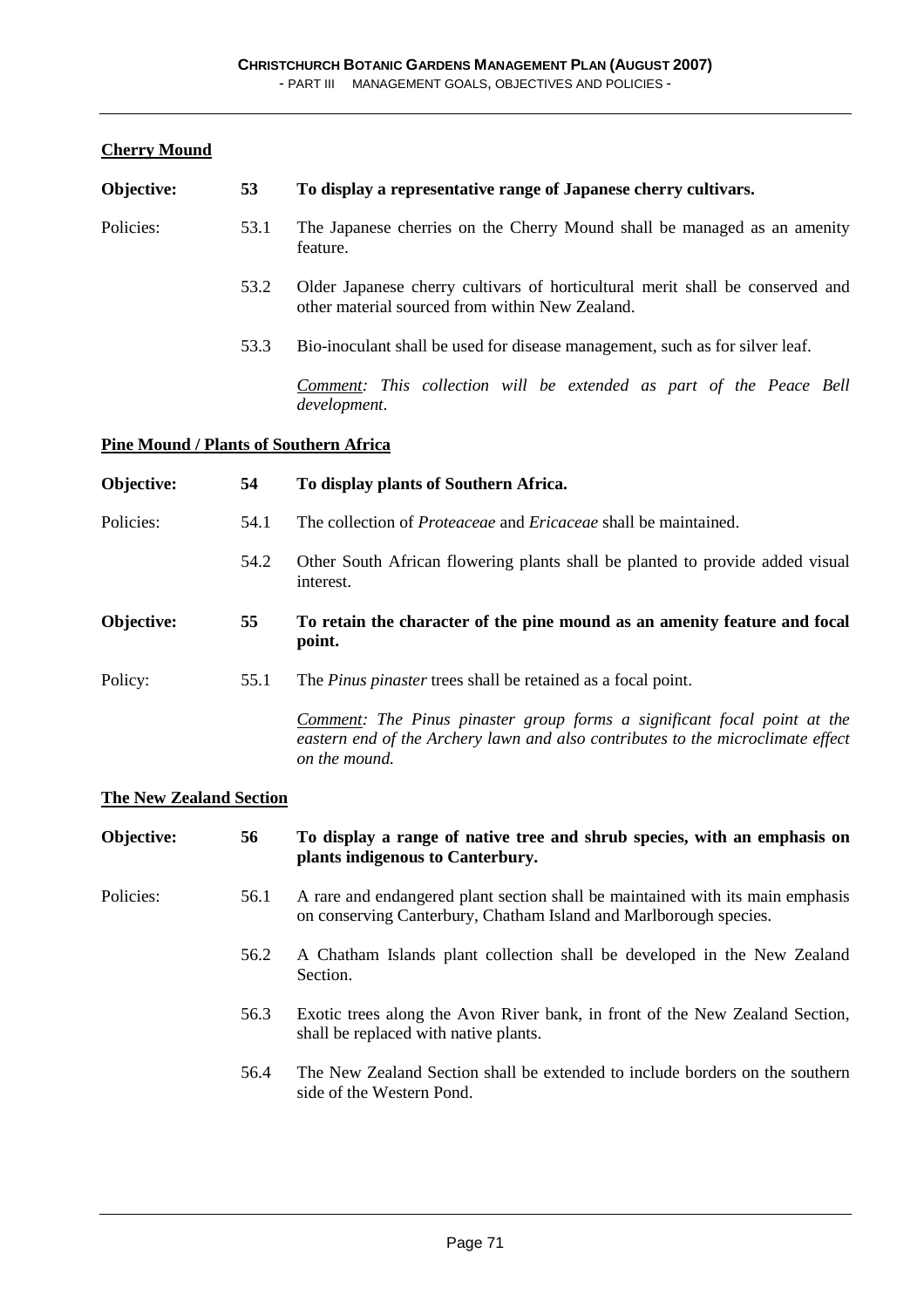#### **Australasian Display Garden**

| Objective:                            | 57   | To display ornamental varieties, cultivars and hybrids of New Zealand and<br>Australia suitable for Canterbury growing conditions.                                                                                                                                          |
|---------------------------------------|------|-----------------------------------------------------------------------------------------------------------------------------------------------------------------------------------------------------------------------------------------------------------------------------|
| Policies:                             | 57.1 | Selected New Zealand bred cultivars shall be used to raise the profile of New<br>Zealand plants.                                                                                                                                                                            |
|                                       | 57.2 | Plants that can be grown in a home garden situation shall be demonstrated.                                                                                                                                                                                                  |
|                                       | 57.3 | Plants with relatives on both sides off the Tasman Sea shall be the focus of the<br>Australian border.                                                                                                                                                                      |
| <b>Azalea Garden</b>                  |      |                                                                                                                                                                                                                                                                             |
| Objective:                            | 58   | To display the horticultural development of deciduous azaleas. To enlarge<br>the Gardens collection of magnolias and Michelia, with emphasis on<br>cultivars.                                                                                                               |
| Policies:                             | 58.1 | The Azalea Garden shall provide an informal setting with a range of appropriate<br>canopy trees to provide filtered light for the azaleas and associated plants.                                                                                                            |
|                                       | 58.2 | The azalea beds shall be under-planted with appropriate evergreen plants and<br>summer flowering bulbs to provide off-season interest.                                                                                                                                      |
| <b>Museum Border</b>                  |      |                                                                                                                                                                                                                                                                             |
| Objective:                            | 59   | To display a mixed shrub border alongside the Museum/Robert McDougall<br>buildings.                                                                                                                                                                                         |
| <b>College Border</b>                 |      |                                                                                                                                                                                                                                                                             |
| Objective:                            | 60   | To display half-hardy and winter interest plants.                                                                                                                                                                                                                           |
| Policies:                             | 60.1 | Pergolas and courtyards shall be developed along the length of the Christ's<br>College wall to enable the growing of climbing half-hardy plant material.                                                                                                                    |
|                                       | 60.2 | Winter flowering plants shall be included for seasonal interest.                                                                                                                                                                                                            |
|                                       |      | <b>Comment:</b> The College border has a unique micro-climate due to southerly<br>shelter from the line of Sequoiadendrons along the Archery Lawn. This<br>collection can be extended to include the borders next to the toilet block and the<br>Robert McDougall building. |
| <b>Dahlia Collection</b>              |      |                                                                                                                                                                                                                                                                             |
| Objective:                            | 61   | To display a collection of New Zealand bred cultivars and <i>Dahlia</i> species.                                                                                                                                                                                            |
| <b>Herbert Memorial/Arbour Border</b> |      |                                                                                                                                                                                                                                                                             |
| Objective:                            | 62   | To display Cornus florida and Kalmia cultivars.                                                                                                                                                                                                                             |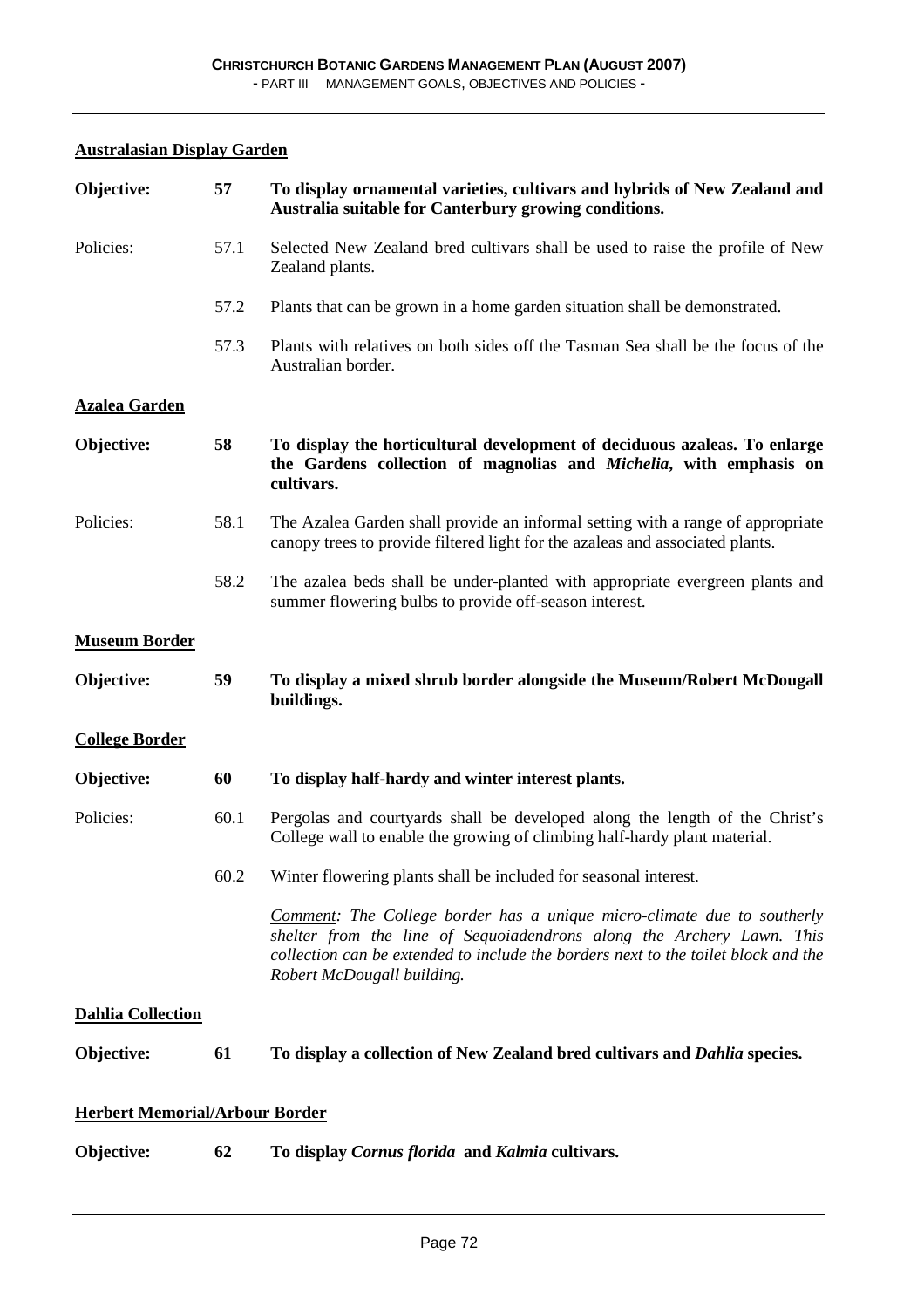### **Children's Educational Playground**

| Objective:                         | 63   | To create an evolving display within the current playground area for<br>educational play that relates to the plant kingdom.                                                                                                                                                 |
|------------------------------------|------|-----------------------------------------------------------------------------------------------------------------------------------------------------------------------------------------------------------------------------------------------------------------------------|
| Policies:                          | 63.1 | Play equipment shall be replaced with apparatus that is designed around plant<br>themes.                                                                                                                                                                                    |
|                                    | 63.2 | Playground redevelopment shall include links to surrounding collections.                                                                                                                                                                                                    |
|                                    |      | <b>Comment:</b> The existing playground is outdated and does not fit in with the rest<br>of the Gardens. The opportunity exists to create a more interactive experience<br>between parents and their children, which will awaken some curiosity about the<br>plant kingdom. |
| <b>Weather Station</b>             |      |                                                                                                                                                                                                                                                                             |
| Objective:                         | 64   | To capture weather data to correlate information for the National Institute<br>of Water and Atmospheric Research (NIWA) as well as the Gardens' own<br>historical records.                                                                                                  |
| Policy:                            | 64.1 | The weather compound shall be retained at its existing size and location.                                                                                                                                                                                                   |
| <b>Kate Sheppard Memorial Walk</b> |      |                                                                                                                                                                                                                                                                             |
| Objective:                         | 65   | To commemorate over one hundred years of women's suffrage in New<br>Zealand – from 1893 to 1993.                                                                                                                                                                            |
| Policy:                            | 65.1 | White flowering <i>Camellia</i> cultivars and species shall be displayed along the<br>Kate Sheppard Walk.                                                                                                                                                                   |
| <b>Conservatories</b>              |      |                                                                                                                                                                                                                                                                             |
| <b>Cuningham House</b>             |      |                                                                                                                                                                                                                                                                             |
| Objective:                         | 66   | To display tropical and subtropical plants in a semi-natural environment,<br>with lower light level plants situated on the ground floor of the Cuningham<br>House and higher light level plants on the upper storey.                                                        |
| Policies:                          | 66.1 | Interpretation will be provided to enhance the visitor experience.                                                                                                                                                                                                          |
|                                    | 66.2 | Plants within the jungle area, once they reach a height that conflicts with the<br>building, shall be removed and replace with like material.                                                                                                                               |
| <b>Townend House</b>               |      |                                                                                                                                                                                                                                                                             |
| Objective:                         | 67   | To display as extensive range as possible of cool greenhouse flowering and<br>foliage plants.                                                                                                                                                                               |
| Policies:                          | 67.1 | Iconic collections, such as the tuberous begonias, shall be retained and<br>developed further, and new cultivars added from local and overseas sources.                                                                                                                     |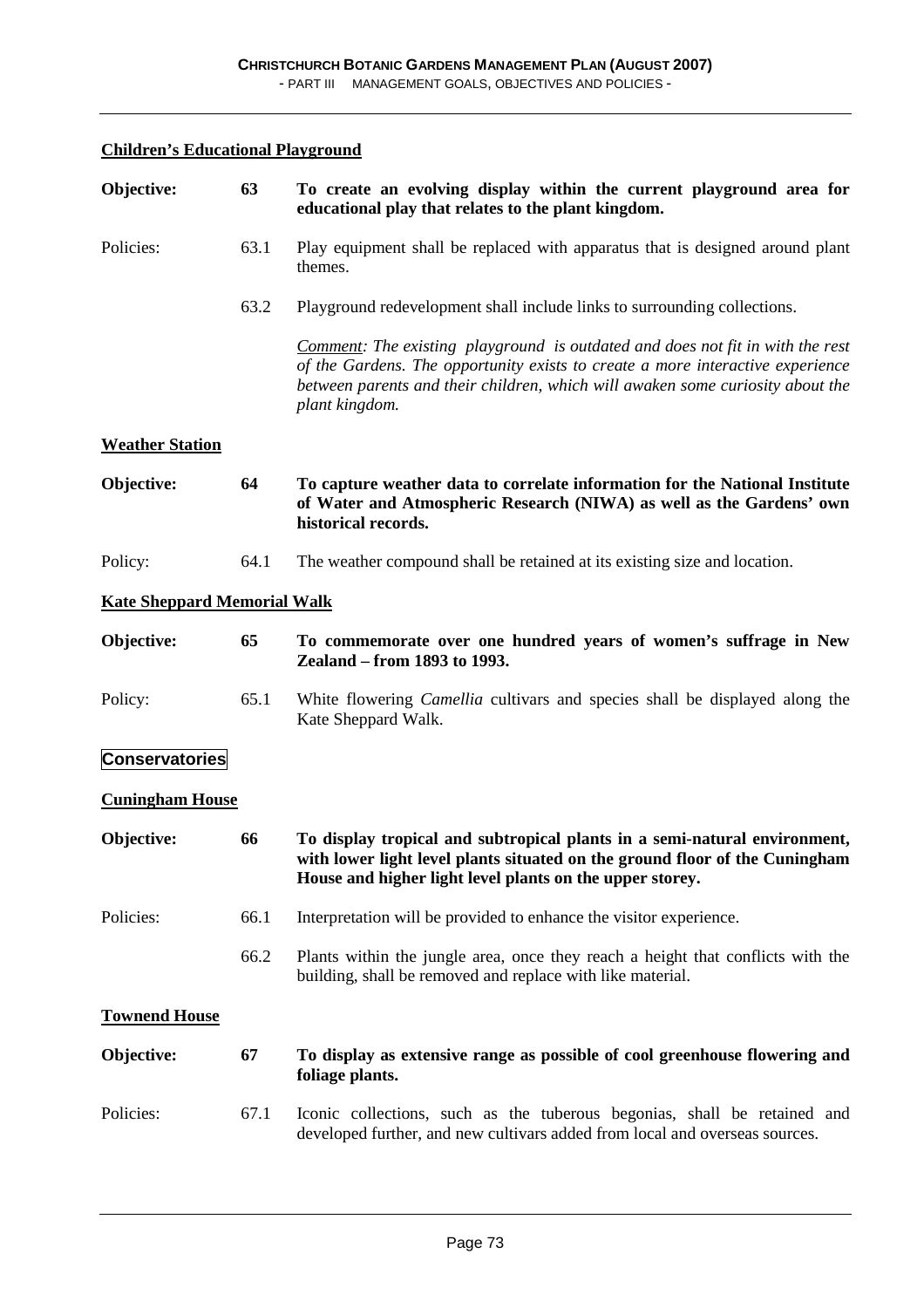|                                     | 67.2 | Interpretation will be provided to identify flowering crops and their growing<br>requirements.                                                                      |  |  |
|-------------------------------------|------|---------------------------------------------------------------------------------------------------------------------------------------------------------------------|--|--|
|                                     | 67.3 | Growing conditions will be altered to improve the need of each crop to<br>maximise flowering longevity. This included installing louvers for better<br>ventilation. |  |  |
| <b>Garrick House</b>                |      |                                                                                                                                                                     |  |  |
| Objective:                          | 68   | To display a range of cacti to illustrate their diversity, modes of growth and<br>environmental conditions.                                                         |  |  |
| <b>Gilpin House</b>                 |      |                                                                                                                                                                     |  |  |
| Objective:                          | 69   | To display the most extensive range of the Orchidaceae family and<br>associated plants in a natural environmental setting.                                          |  |  |
| <b>Fern House</b>                   |      |                                                                                                                                                                     |  |  |
| Objective:                          | 70   | To display a range of indigenous temperate ferns in a natural setting<br>otherwise unable to be grown in Canterbury conditions.                                     |  |  |
| Policy:                             | 70.1 | The indigenous temperate fern collection shall be linked to the Native Section<br>Fern collections and Mona Vale fernery.                                           |  |  |
| <b>Foweraker Alpine Plant House</b> |      |                                                                                                                                                                     |  |  |
| Objective:                          | 71   | To display a selection of indigenous and exotic alpine plants that are<br>difficult to grow outside for the enjoyment and education of the public.                  |  |  |
| Policy:                             | 71.1 | A raised bed of alpines shall be maintained, with displays changed regularly to<br>provide continuity of display.                                                   |  |  |
| Objective:                          | 72   | To display a selection of rare and endangered alpine plants in the garden<br>around the Alpine House.                                                               |  |  |

Policy: 72.1 An alpine rock garden shall be maintained to the north and west of the Alpine House to form an appropriate surround to the indoor alpine connection.

> *Comment: The existing Alpine House is too small to easily provide a more natural display of alpine plants. It also lacks space for a larger display of New Zealand alpine plants. As many New Zealand alpine plants require overhead protection in winter, and are generally not accessible to the public in their natural environment, a new or enlarged house is a desirable long term objective.*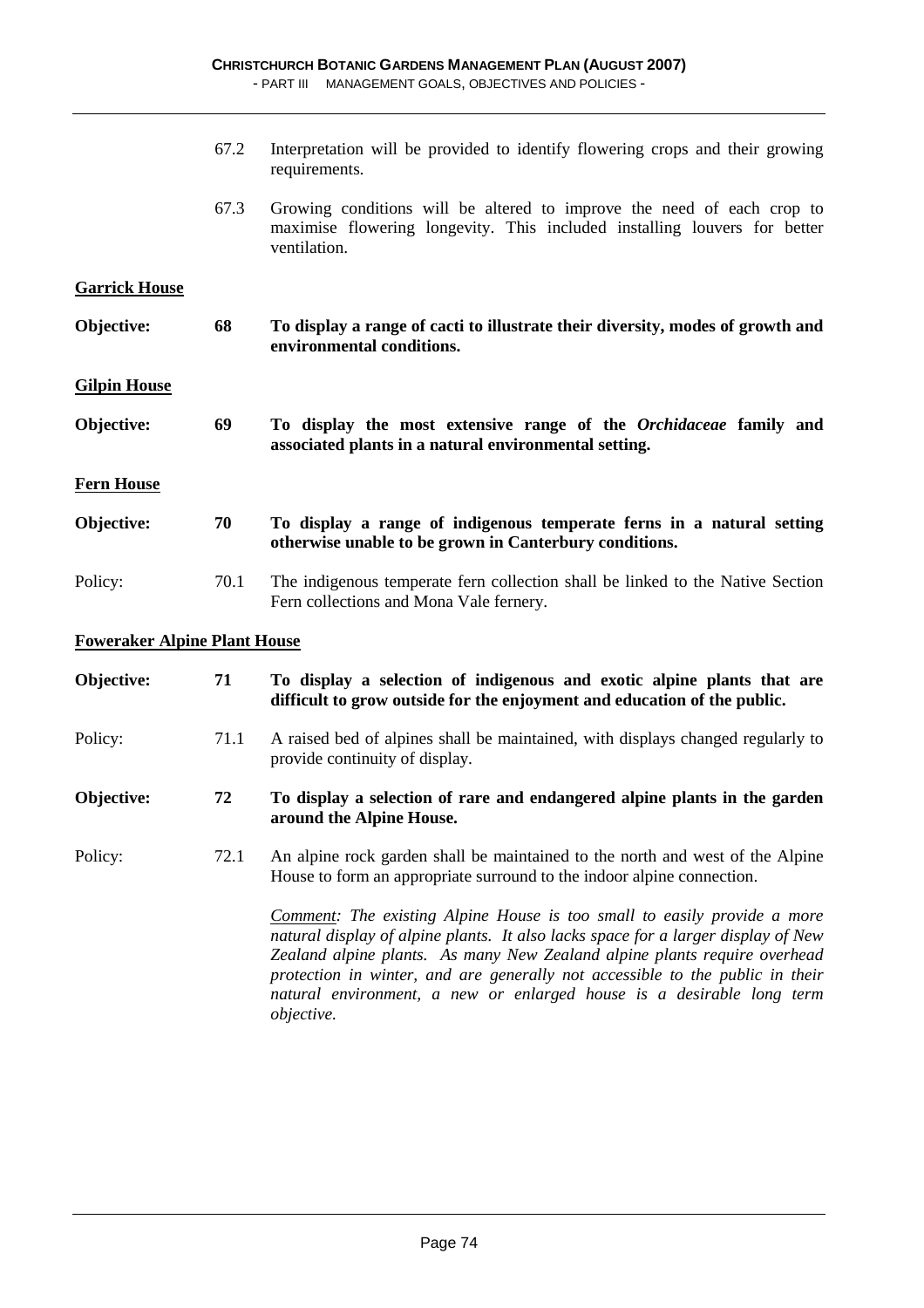### **Conservatory Complex Surrounds**

| Objective:                 | 73   | To display, externally, a reflection of the plant collections held within the<br>complex, and to create a pseudo-tropical garden, with emphasis on<br>interesting and bold foliage and flowers.                                                                                                           |  |  |
|----------------------------|------|-----------------------------------------------------------------------------------------------------------------------------------------------------------------------------------------------------------------------------------------------------------------------------------------------------------|--|--|
| Policies:                  | 73.1 | A hardy collection of cacti and succulents shall be displayed in the conservatory<br>complex surrounds.                                                                                                                                                                                                   |  |  |
|                            | 73.2 | Hardy native ferns shall be displayed in the conservatory complex surrounds.                                                                                                                                                                                                                              |  |  |
|                            | 73.3 | The north wall of the Fernery shall be planted with North American ferns.                                                                                                                                                                                                                                 |  |  |
|                            | 73.4 | A selection of indigenous and exotic alpine plants shall be displayed to<br>supplement the limited space of the Alpine House.                                                                                                                                                                             |  |  |
|                            |      | <b>Comment:</b> The Fragrant Garden has been in place for some years and has<br>never lived up to its name. Even with better selection and sighting of plants, the<br>situation has not improved. This is backed up by staff of the Hamilton Botanical<br>Gardens where there has been a similar outcome. |  |  |
| <b>Bonsai Collection</b>   |      |                                                                                                                                                                                                                                                                                                           |  |  |
| Objective:                 | 74   | To display a representative range of bonsai plants in an appropriate<br>Japanese style setting that is readily accessible to the public.                                                                                                                                                                  |  |  |
| Policy:                    | 74.1 | An appropriate site shall be located for a bonsai display in the Gardens.                                                                                                                                                                                                                                 |  |  |
|                            |      | Comment: The existing bonsai collection is currently situated in an out of the<br>way secluded site, easily missed by many visitors. This collection can only be<br>continued and developed with the appropriate resources and specially trained<br>staff.                                                |  |  |
| <b>Carnivorous Plants</b>  |      |                                                                                                                                                                                                                                                                                                           |  |  |
| Objective:                 | 75   | To display a range of insectivorous plants and provide environments suited<br>for their individual requirements.                                                                                                                                                                                          |  |  |
| Policy:                    | 75.1 | New species of carnivorous plants shall be imported to improve and extent the<br>current collection.                                                                                                                                                                                                      |  |  |
| <b>Quarantine Facility</b> |      |                                                                                                                                                                                                                                                                                                           |  |  |
| Objective:                 | 76   | To investigate, or make suitable arrangements with an external provider, to<br>develop and maintain a facility for the sole purpose of importing new plant<br>material for botanic garden collections, research and plant breeding.                                                                       |  |  |